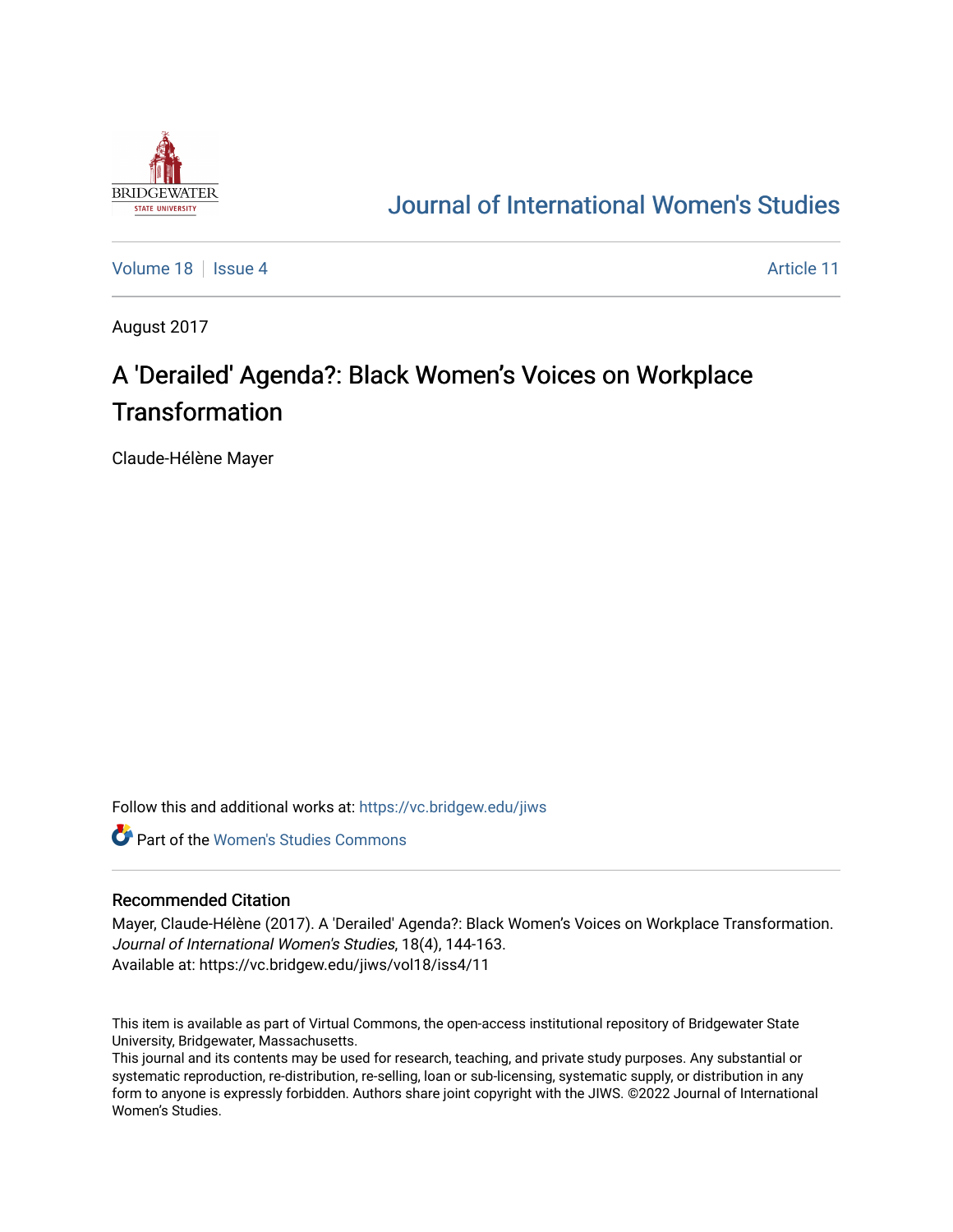#### Mayer: Black Women's Voices on Workplace Transformation

This journal and its contents may be used for research, teaching and private study purposes. Any substantial or systematic reproduction, re-distribution, re-selling, loan or sub-licensing, systematic supply or distribution in any form to anyone is expressly forbidden. ©2017 Journal of International Women's Studies.

## **A 'Derailed' Agenda? Black Women's Voices on Workplace Transformation**

By Claude-Hélène Mayer<sup>[1](#page-1-0)</sup>

## **Abstract**

This study assesses the experiences of workplace transformation of eleven Black women leaders working in South African higher education institutions (HEIs). The theoretical background is based in intersectional theories, also providing contextual information. The study uses a research paradigm based in Dilthey's modern hermeneutics, using qualitative methods, such as semistructured interviews, as well as observations within HEIs. Interviews were analysed through content analysis. Findings show a strong commitment of women leaders to transforming their workplaces.

Their testimonies point in to the prevalence of gendered and racially biased experiences of Black women leaders in past and present. Their narratives include an account of their transformative vision including consciousness, awareness and positive attitudes, and transformative practices, such as networking and social support.

*Keywords*: Transformation, Post-Apartheid South Africa, Black leaders, women, Higher Education, intersectionality, race, gender, Dilthey's modern hermeneutics, qualitative methodology.

## **Introduction**

*"When she transformed into a butterfly, the caterpillars spoke not of her beauty, but of her weirdness. They wanted her to change back into what she always had been. But she had wings." Dean Jackson* 

Leadership is an important issue globally and across disciplines (Gupta & Wan Wart, 2015; Northouse, 2013). Women leadership in particular, has been extensively examined, also in Higher Education Institutions (HEIs) (Darkwah, 2007; Van Wyk, 2012; Safdar & Kosakowska, 2015). In addition, the issue of transformation has become a seminal point of interest in post-apartheid South African leadership contexts (CHE, 2015; Cloete et al. 2006; Department of Labour 1998; Johnson, 2014; Mayer & Barnard, 2015). This paper will in the following define and address women leadership and transformation as defined for HEIs in the South African contexts.

<span id="page-1-0"></span> $\overline{\phantom{a}}$ <sup>1</sup> Claude-Hélène Mayer is Adjunct Professor at the European University Viadrina in Frankfurt (Oder), Germany and Senior Research Associate at the Department of Management, Rhodes University, South Africa. Email: [claudemayer@gmx.net](mailto:claudemayer@gmx.net)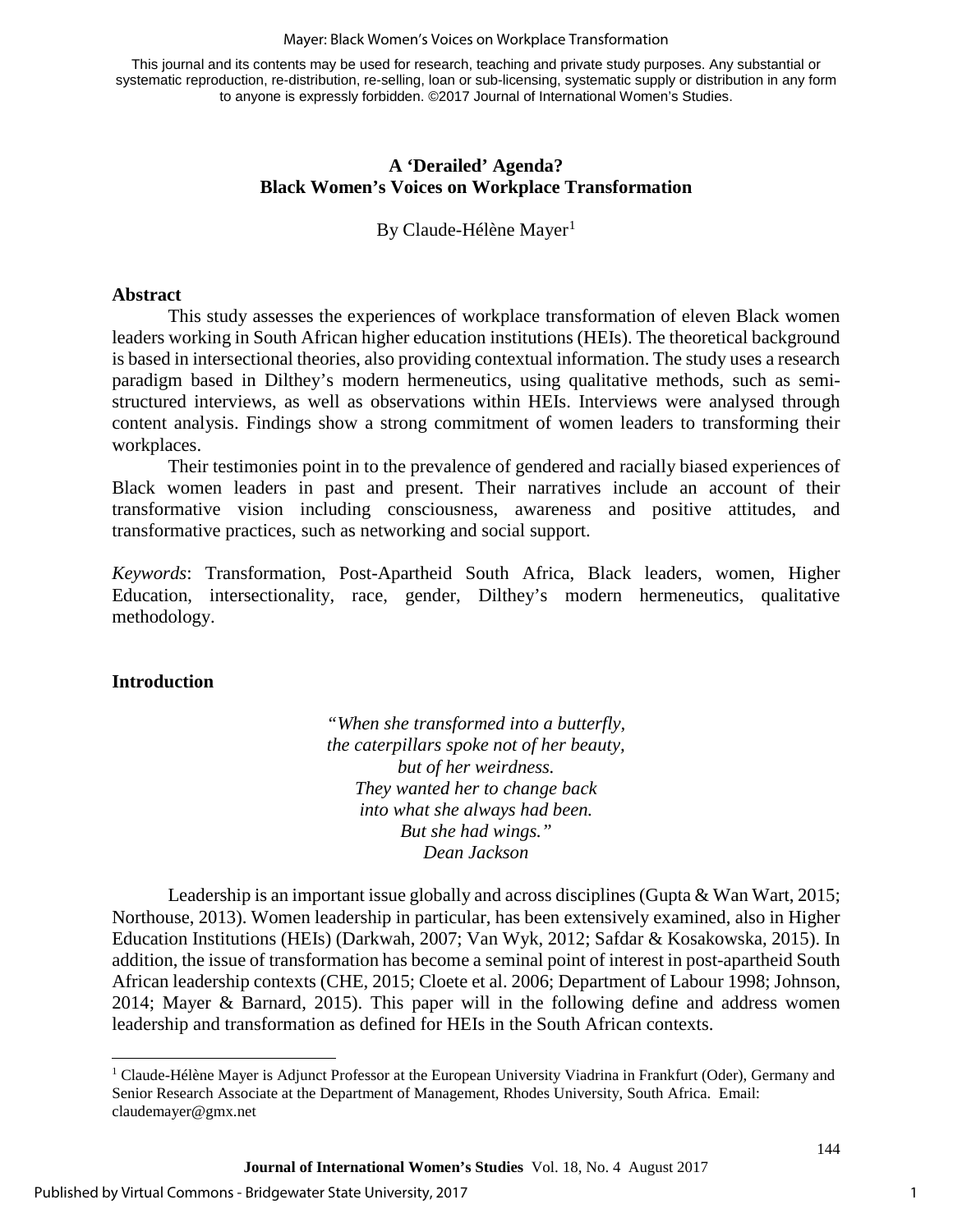This study defines leadership as the ability of leaders to motivate others to reach the aims of the organisation (Amos, 2012). Through organisational leadership, leader's consciously influence individuals, teams and groups to perform (Northouse, 2013). Internationally women leaders are still rare in top leadership positions, even when equally qualified as men, based, on second generation gender bias, smaller networks, challenges to work-life balance and a seemingly lower self-confidence (Kets de Vries, Rock & Engellau, 2016).

Previous research (Mayer and Barnard; 2015; Mayer and Surtee 2015) have emphasised that women in leadership in South African HEIs are challenged by transformation processes and that women leaders need both, resolve and empathy, to cope with the situation.

Transformation in South Africa is viewed as a huge challenge to change "inherited apartheid social and economic structures and institutionalising a new social order" (Badat, 2010, p. 2). Socio-economic transformation in Post-Apartheid South Africa aims at overcoming the legacy of inequality and injustice created by colonialism and apartheid (Gumede, 2014) which is still predominant in the South African workplace (Khuzwayo, 2016). To lead and to transform social, economic, gender and race concepts, visionary leadership and competencies to analyse and to execute the visions of a transformed South Africa—in which equality, human rights and justice are valued—are needed to create socio-economic sustainability (Reilly & Bauer, 2015). Badat (2010) emphasises that transformation in South African HEIs should include the diminishing of discrimination and inequalities of class, race, gender and institutional nature within HEIs, creating a new social order, based on equality and inclusion. This article is based on this assumption.

### **The context of South African HEIs**

HEIs are key players in transformation at political, structural and individual levels and are capacity drivers for economic growth and development (Cloete, Bunting & Maassen, 2015). In South Africa, they are also legally obliged to implement employment equity (EE) legislation (Department of Labour, 1998) and prepare for producing and retaining new generations of academics whilst advancing "redress and social equity for Black and women South Africans" (Badat 2010, p. 22).

Prior to 1994, HEIs in South Africa had been organized along racial and language lines and lacked a transformational curriculum (Naidoo, Adriansen & Moller Madsen, 2016). In post-apartheid South Africa, HEIs are classified as designated employers (Department of Labour, 1998) and are legally bound to ensure diversity and inclusion in annual EE plans (CHE, 2015) which outline policies and practices to diversify demographics and facilitate inclusivity (Cloete et al., [2](#page-2-0)006). However, with the continuing absence of demographically representative<sup>2</sup> staff profiles, staff experiences mostly remain shaped by apartheid experiences with a predominantly male and White workforce (CHE, 2015; Cloete et al,. 2006).

Additionally, South African HEIs have faced difficult times in terms of student protests and political activism recently (Badat, 2016). Ahmed (2012) criticises that in South African HEIs, transformational policies have been described, whilst actions have not been applied. Following the 2015 "FeesMustFall campaign" in South African HEIs, discourses show that students aim at the reduction of student fees in HEIs, whilst critical voices on colonialism, apartheid, post-colonalism and transformation open up, spilling over into society (Masombuka 2016). Transformation has from the perspective of Black students - not yet taken place to the expected degree, since socio-

<span id="page-2-0"></span> $\overline{a}$  $<sup>2</sup>$  The EEA (Department of Labour, 1998) requires that the staff profile, across all occupational levels, resemble the</sup> appropriate demographic profile of the South African population.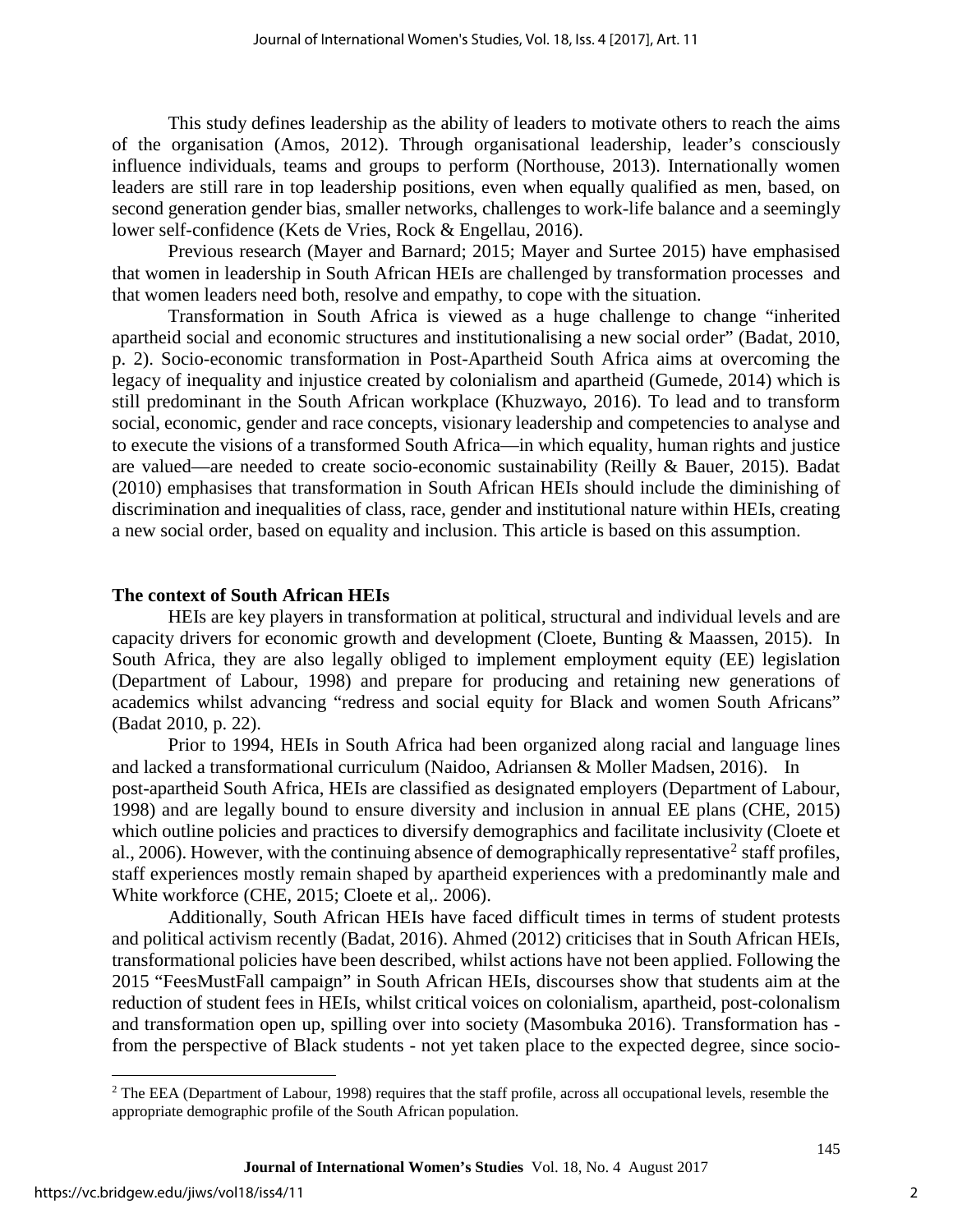economic support for Black students to access HEIs is missing and insufficient resources have been admitted or they have been used ineffectively to develop transformed HEIs (Badat, 2016). Further on, Badat (2016, p. 80) highlights that 'transformation' is reduced to numbers and does not address the underlying issues of "de-racialization, de-colonialisation, de-gendering and demascularization of the academic and institutional structures and cultures of universities". Thereby, HEIs are expected to hold "the promise of contributing to social justice, economic and social development, and democratic citizenship. However, this promise remaines unrealised and HEIs stand for social injustice, marginalisation and social exclusion. Discourses on transformation need to open up to the topics and the inherent culture of whiteness needs to be addressed (Du Toit, 2000). This study contributes to opening up these discussions from viewpoints that have hardly been heard, namely from Black women academics.

### **Women leaders in HEIs**

Whilst some researchers highlight that numbers of women leaders increase constantly (Kinnear, 2014), others.argue that staff demographics and employment practices have not significantly shifted since the end of apartheid (Van der Berg, 2007), which is attributed to a "lingering racism and protection of White interests and privilege" (Cloete et al. 2006, p. 171). This "lingering racism" impacts the numbers of Black women in leading positions in South African HEIs and authors, such as Phendla (2004, p.54) link this absentism of Black women leaders in HEIs to them carrying multiple "burdens of oppression" (Phendla 2004, p. 54). Although the postapartheid Constitution served as a foundation to address previous unfair discrimination (Government Gazette, 1996), Maboleka and Mawila (2004) highlight that Black women were downgraded to second class citizens, suffering from dual discrimination through racism and sexism. Spaces for women to articulate their voices only opened up in the late 1990's. However, EEA practices still seem to be ignored or are only partly implemented twenty years later (Agenda 2012). Large organisations still show severe failing in demographic representivity in middle and senior management roles in terms of both race and gender (Surtee & Hall, 2009). According to Mayer and Barnard (2015) this is still the case in South African HEIs since the racial ratios in organisations do not match with the population quota (Mayer & Barnard 2015). However, Breetzke and Hedding (2016) argue that transformation has been happening slowly, but surely between 2005 and 2016. This argument relates to the 2013 numbers of staff in HEIs (Council on Higher Education, 2016) which show that African staff member represent 45% of the total staff within South African universities, whilst Whites represent 36%. However, the report also shows "white senior management staff members constitute 53% of the total number of management staff" and that transformation is required here. Several reports and articles have shown this imbalance, however, there is hardly any research conducted on the emic experiences of Black women leaders who work in senior management positions in HEIs within the context of the 53% white male staff members. Some research addresses that Black women leaders suffer from gendered institutions, feelings of exclusion and being leaders "at the margins" (Johnson & Thomas, 2012). They experience dual racial and gender discrimination compared to White women (Agenda, 2012), who also occupy more senior positions than Black women (Kinnear, 2014). Gender and racial inequality seem to remain (Wale, 2010) and prolong former hierarchical societal strata terms of power dynamics, identity, and resource distribution (Kamoche, 2011). Other authors, however, also point out that shifts towards more equalised work places (English  $\&$  Hay, 2014) and HEIs take place through legislation and within the professional life (Booyson, 2007) and that further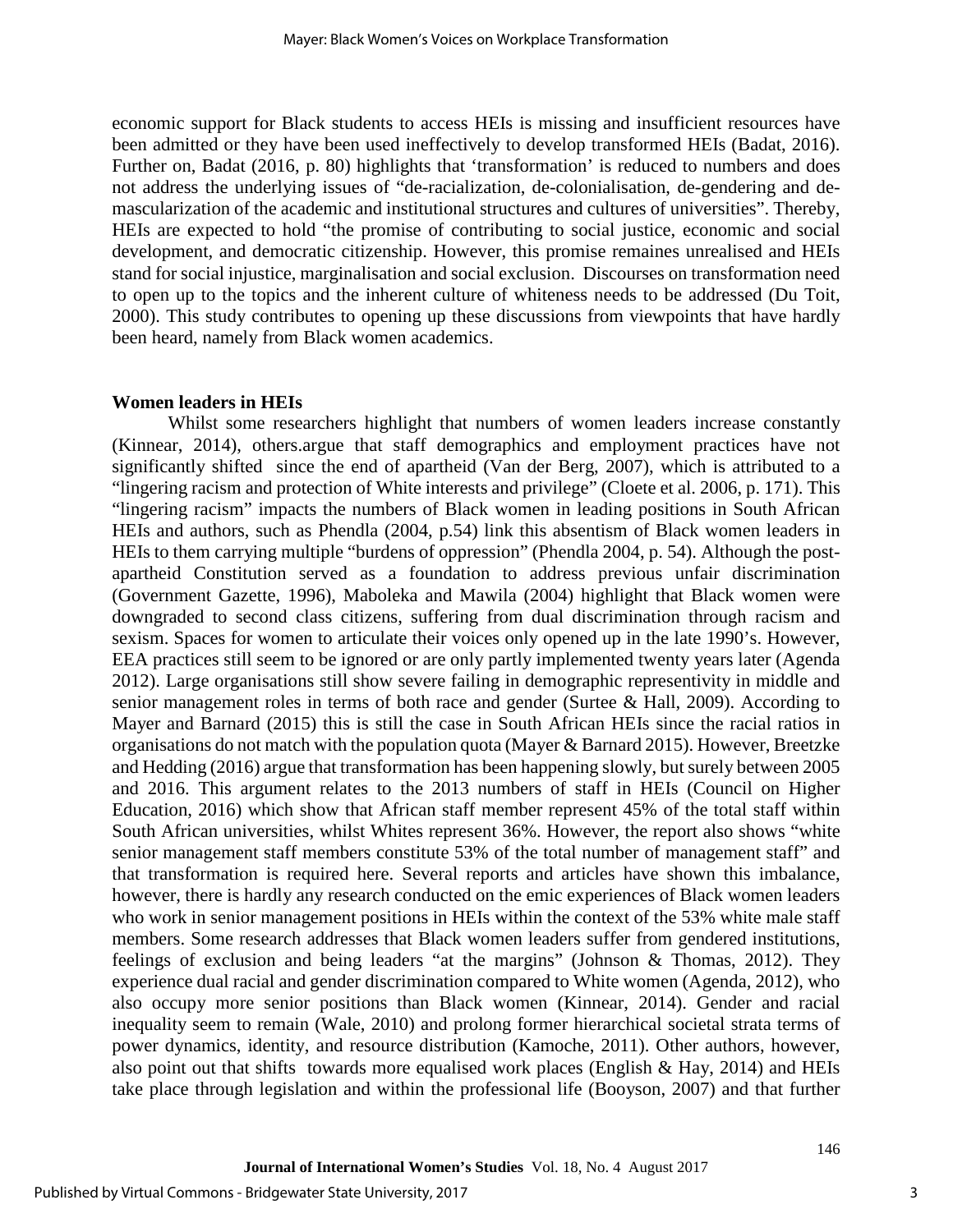transformation movements are to be expected in future. The feelings of the members of different cultural groups, however, still seem to be strong: Black leaders feel unaccepted by White colleagues (Booysen, 2007), Black females express hostilities towards Black males (Cilliers & Smit, 2006), whilst the racial divide between White and Black males is decreasing due to the new, powerful roles Black women have inherited in government and business (Booyseen & Nkomo, 2006). Black women leaders have highlighted previously that they—in their leadership positions aim for applying mindfulness, strong self-competencies, spirituality at work, awareness, needsorientation, caring and a positive attitude towards others (Mayer & Surtee, 2015).

### **Intersectional persepctives in this article**

This article argues from an intersectional theory perspective, implying that intersecting social identities and social relations, such as race, gender, age, and sexuality are highly complex and interwoven with related systems of oppression, domination and discrimination (Collins, 1995, 1998; Crenshaw, 1989, 1991; McCall, 2005; Weber & Parra-Medina, 2003). According to Crenshaw (1993), the intersectional perspective highlights that race/ethnicity and gender are understood as a combined category which is experienced simultaneously within an individual person (West & Fenstermaker, 1996). Crenshaw (1993) emphasizes, women of color in the US experience the intersection of race and gender on three levels: Structurally, Black individuals and women are considered as "lower status" identities, representationally, Black women are stigmatized and sexualized. Politically seen, they are torn between both, groups that represent women and groups that represent Blacks (Settles, 2006). Settles (2006, p.589) research has highlighted further that Black women show particular interest in the "Black women identity" as part of their identity, than "individual identities" (Settles, 2006, p. 589) which relate to individual characteristics. Oosterdorp and Jones (2014) further point out that in South African workplaces, tense, ambivalent and contradictory identities are created which rather relate to racial group membership and belonging than to individualised and personal characteristics. This shows that racial and gender group belonging have not yet been transformed in the workplaces.

Intersectionality research in HEIs is long overdue and existing research suffers from a limited overreliance and one-dimensionality, a view that takes often only one dimension or perspective into account without seeing the systemic dimensionality of the intersections (Museus & Griffin, 2011). This further means that often only one of the intersectional aspects (as either race or gender or age) are taken into account. This is the case, although questions on identity definitions are usually responded to by using intersecting identity concepts (Jones, 2009) and various research highlights the importance of intersections, e.g. in the US (Sanchez-Hucles & Davis, 2010) and also in South African HEIs (Mayer & Barnard, 2015; Mayer & Surtee, 2015; Nkomo, 2015) where women experience male domination and racial discrimination.

## **Objectives and purpose**

This article argues from an intersectional perspective, highlighting that gender and racial categories are interrelated and experienced as interrelated by women leaders in South African HEIs. It takes previous research into account (Agenda, 2012; Booyson, 2007; Booyson & Nkomo, 2006; Cilliers & Smit, 2006; English & Hay, 2014; Johnson & Thomas, 2012; Kamoche, 2011; Kinnear, 2014; Mayer & Surtee, 2015) and aims at adressing the void in research on Black women's emic views on transformation in HEIs which have hardly been voiced and heared to date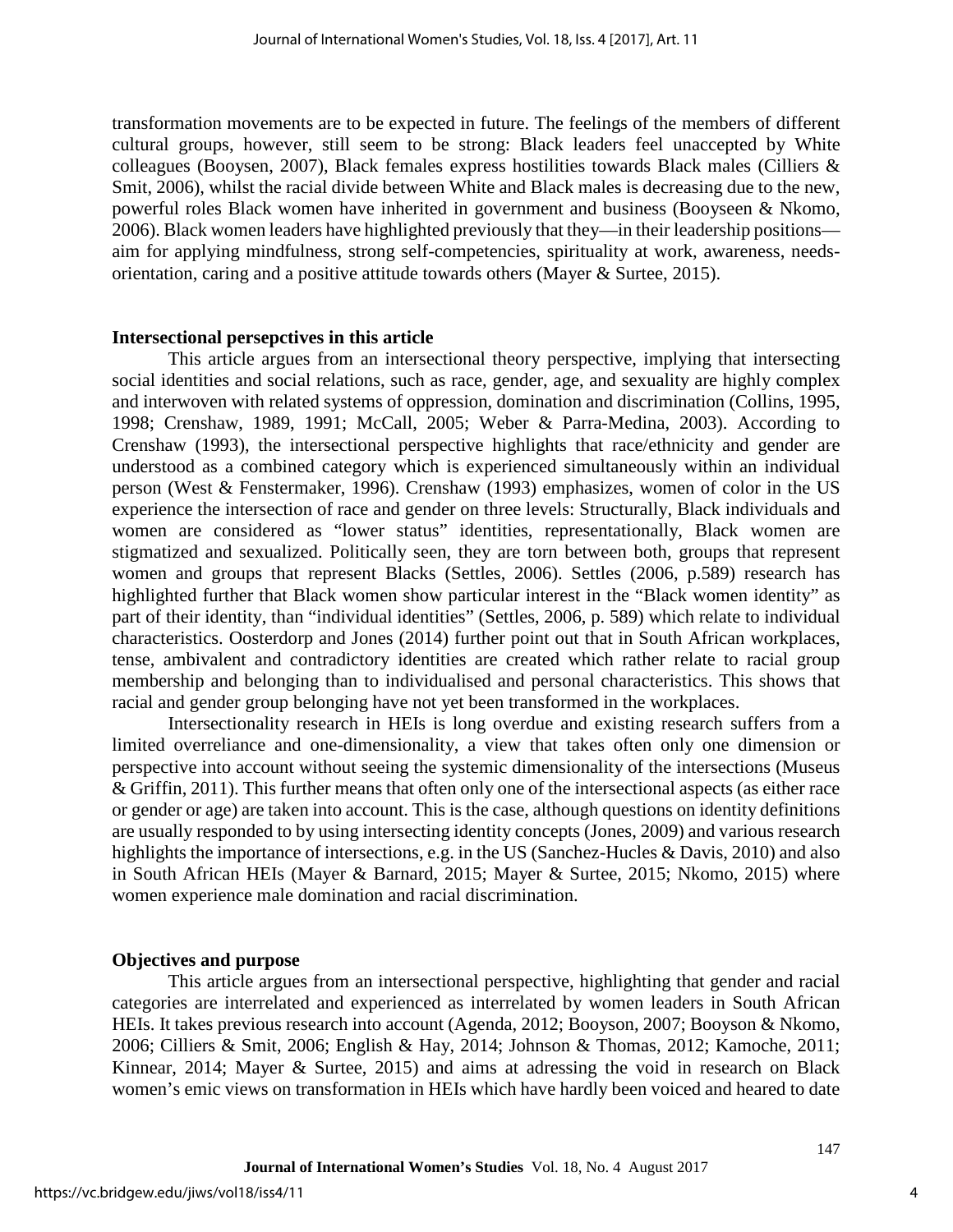and analysed by using qualitative research methodologies from the intersectionality perspective. The main research question: "How do Black women leaders in South African HEIs experience transformation at work?" informs the stated research aim.

## **Research Methodology**

Dilthey's (2002) modern hermeneutics was used to characterise this study's research paradigm. It uses the hermeneutical approach of "Verstehen" (understanding) of the experiences described, whilst applying a self-reflective attitude of the two researchers' exploration of the topic and interpretation of the lived experiences in narrations (Ratner, 2002). This approach was chosen to integrate the aim of interpreting ideas, purposes and other experiences expressed in reality (Dilthey, 1976).

### *Sample*

Convenient and snowball sampling process were used, on women who are members of HERS-SA (Higher Education Resource Services South Africa), a non-profit organisation that offers professional and leadership development to women in HEIs. A total of 900 women were invited to participate in this study. Twenty-nine women participated in qualitative interviews. Eleven of this sub-set self-identified as Black<sup>[3](#page-5-0)</sup>, and are the focus of this article. All of them are women leaders in HEIs in South Africa, either in academic (professors/ directors/ head of departments) or in management (e.g. dean, principle of university) positions. All of the women hold Doctoral degrees or are in the process of acquiring a doctoral degree. They all work in institutions which are not yet transformed in terms of structural and interactional diversification. They therefore can also be seen as representatives of belonging to a minority group within their organisations in terms of "being Black women leaders".

| No.             | Race     | <b>Position</b>           | <b>Degree</b> | University                         |
|-----------------|----------|---------------------------|---------------|------------------------------------|
| B2 <sup>4</sup> | African  | Senior Lecturer           | <b>MTech</b>  | Previously mixed university        |
| I7              | Indian   | Senior Lecturer           | Master        | <b>Previously Black University</b> |
| C8              | Coloured | Senior Lecturer           | PhD           | <b>Previously Black University</b> |
| I9              | Indian   | Head of Department        | PhD           | Previously mixed University        |
| <b>B12</b>      | African  | <b>Head of Department</b> | PhD           | Previously White University        |
| I13             | Indian   | Senior Lecturer           | PhD           | Previously White University        |
| I18             | Indian   | Senior Lecturer           | PhD           | Previously White University        |
| I22             | Indian   | <b>Full Professor</b>     | PhD           | Previously mixed University        |
| C <sub>23</sub> | Coloured | Director                  | <b>DTech</b>  | Previously mixed University        |
| C <sub>28</sub> | Coloured | Lecturer                  | <b>PhD</b>    | Previously mixed University        |
| <b>B29</b>      | African  | Senior Lecturer           | Honours       | Previously White University        |

### **Table 1: Biographical information**

<span id="page-5-0"></span> $\overline{a}$  $3$  According to the EE Act 1998, the category "Black" refers to individuals who belong to the Coloured, African, or Indian race groups.

<span id="page-5-1"></span><sup>4</sup> These codes refer to the interviewees: I9 means, for example, interviewee number 9 (Indian), B29, interviewee number 29 (African), C23, interviewee number 23 (Coloured).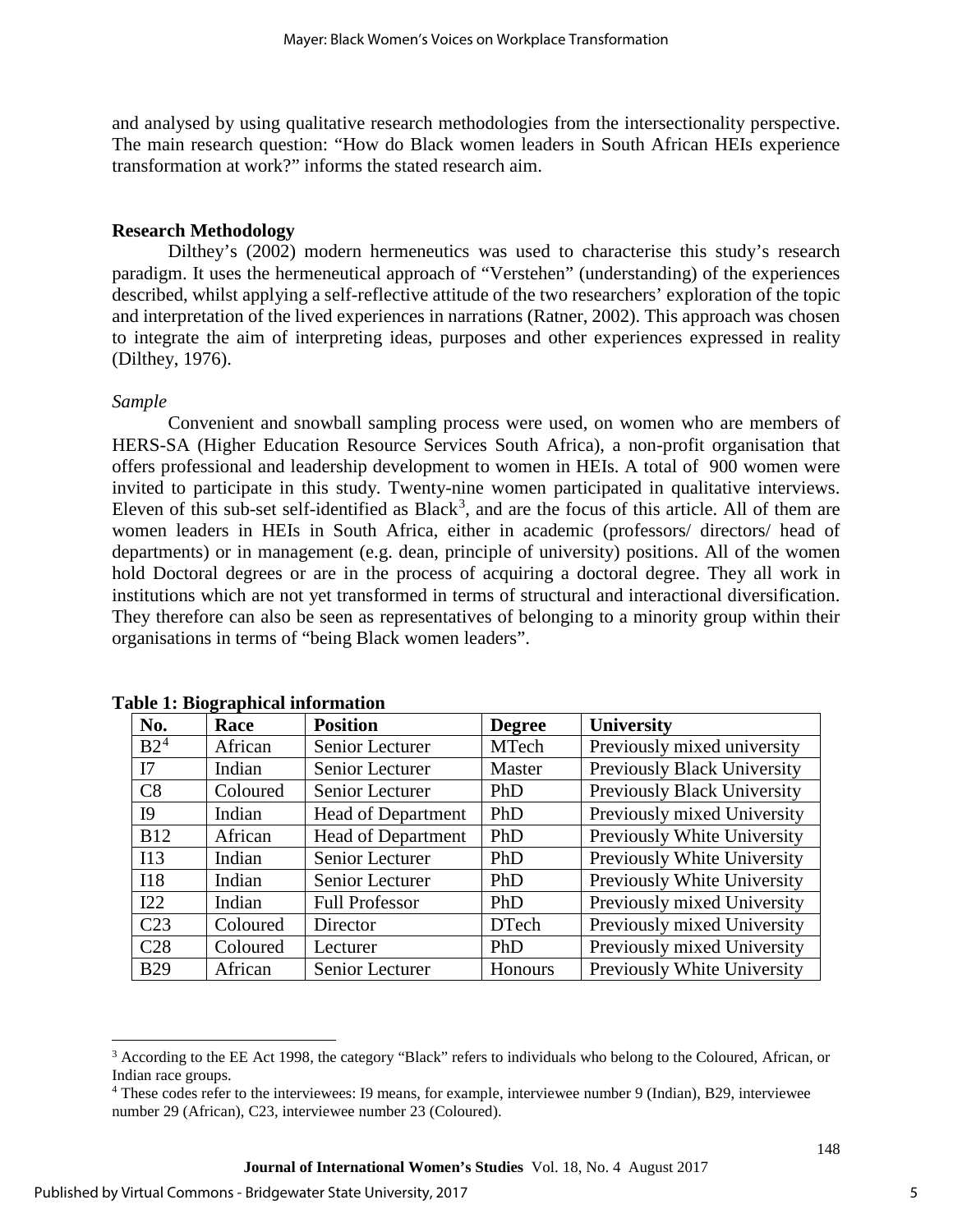## *Data collection*

Data collection included semi-structured interviews which took 30 - 60 minutes to conduct on Skype or as face-to-face interactions. The interview questions were based on an extensive literature review on gender in South African organisations (Mayer & Barnard, 2015; Mayer & van Zyl, 2013; Mayer, Surtee & May, 2015) and explored views on leadership in HEIs, leaders' subjective identity definition, structural challenges, as well as conflict experiences and its management. Interviews were recorded and transcribed verbatim. The research team included observations made in one HEI. Observations were captured in field notes and used for the interpretation of interview data.

## *Data analysis and interpretation*

Data analysis was conducted following the five-step process of content analysis: step 1 familiarisation and immersion; step 2—inducing themes; step 3—coding; step 4—elaboration; and step 5—interpretation and checking (Terre Blanche, Durrheim & Kelly, 2006, pp. 322-326). Categories and codes were constructed from the data set; themes were identified and used to interpret the emic views of Black women leaders. Data gathered through observation, within one selected university, also contributed to a deeper understanding and interpretation of information and is implicitly integrated into the interpretations (Yin, 2009).

## *Qualitative research criteria and ethical considerations*

Qualitative research criteria (Gummesson 2000, p. 157) were applied, such as credibility, transferability, trustworthiness and confirmability. The clear and structured description of this research led to the application of the qualitative research criteria (Creswell 2003).

The research study followed clearly defined research ethics. Individual informed consent was provided by all interviewees who were assured anonymity, confidentiality and the freedom to withdraw during the interview process. Ethical approval was provided by the ethics research committee at Rhodes University and HERS SA.

## **Findings**

Findings show that interviewees identify transformation issues in terms of the intersections of gender and race using four categories:

- 1. Past experiences: their experiences at work as Black women during the apartheid era;
- 2. Present experiences: their recent and current work experiences;
- 3. Transformation visions: their perceptions and anticipations for the ideal situation within their work context in post-apartheid South Africa;
- 4. Transformation actions: the actions that they would apply to transform their work environments, in order to realize their visions.

## *Past and present experiences in the workplace*

Interviewees describe their work experiences during apartheid. Six women (four out of five Indian; two Coloured<sup>[5](#page-6-0)</sup>) reflect on their experiences by highlighting "racial discrimination" to

<span id="page-6-0"></span> $\overline{\phantom{a}}$  $<sup>5</sup>$  The category of being "Coloured" was established in the beginning of the 20th century and became a category for</sup> individuals who were classified as mixed race (Mayer & Barnard, 2015). From 1908 Afrikaans was established as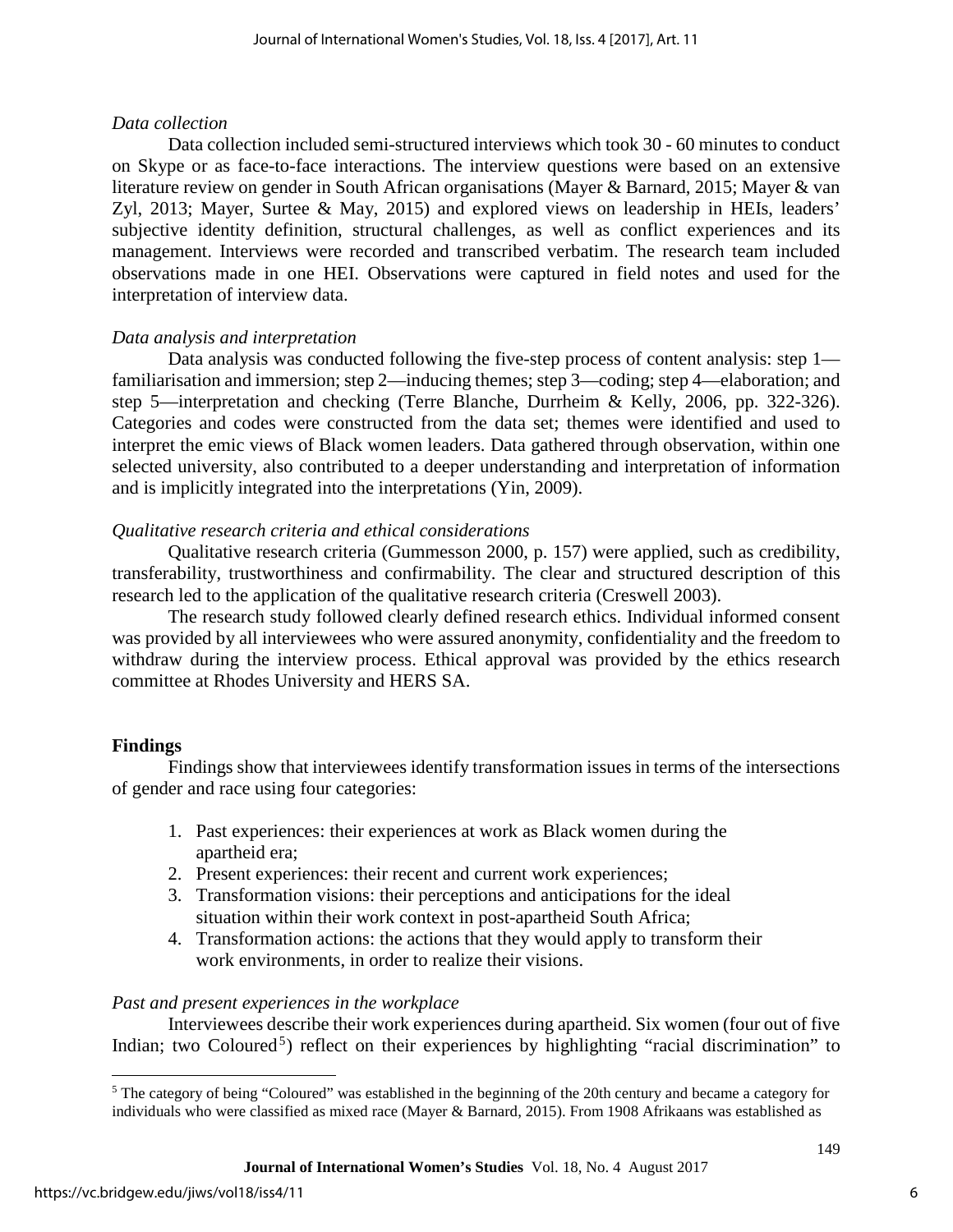capture their experiences (I9, I13, I7, I18, C8, C23). By contrast, African women use terms such as "victimization" and "hostility" to describe their experiences.

One Indian woman (I18) highlights how, both in past and present, she has felt the impact of a racial institutional history (HEIs) in a predominantly "White institution located in the Gauteng province". From her perspective, transformation has "not taken place in the institution" - she feels the carry-over effect of discrimination in terms of race and gender contemporarily:

"I think it's harder for women, because whatever anyone says, and especially Black women, to actually be taken notice of, let me put it that way, because the institution, it's historically White, historically Afrikaner and unfortunately the people in power are still very White, very male led and still very Afrikaner and I think that hasn't changed. So, I think, as Black women, we are still not heard because we're not seen as important unless you work in a one-to-one with someone and they see your worth.".

This woman strongly points out her "invisibility" as a Black woman in a context that had historically been established as a white context. The experience of "not being heard" and "undervalued" can only be overcome when racial group dynamics are broken through communication and cooperation on a one-by-one interaction. For this leader, the chances to overcome apartheid categories are best when members of different race groups open up spaces in which they come together as individuals and not as members of a certain racial group.

Another Indian woman experienced mostly male domination in the past while working in South African HEIs (I22). For her, the gendered discrimination was stronger than the racial discrimination (although also present), which might be related to the fact that her university was a previously "mixed university". One Coloured woman describes how she experienced political conflict in the past that is related to gender, race and social discrimination (C28) working at a previously "mixed university". For her gender, race and social discrimination are strongly intervowen. All three interviewees argue that race, gender and social strata are strongly interconnected and alive and have not dissipated in their workplaces, no matter if they were based at previously white or mixed HEIs.

Two of three African interviewees comment on the past by referring to "victimization" and "hostility". One interviewee highlights victimization experiences in HEIs (B29), referring to exclusive practices within her HEIs and being treated in an unjust way which made her feel like a victim. Another interviewee refers to hostility within the HEI (B2):

"As a Black woman working in this kind of environment, when I started I found it to be quite a hostile environment – you actually need to win people over and when you get to that point you actually feel you've made  $it -$ you go to another department and this process starts again and you are always looked at with suspicion, whether you are worth what they are worth. It's those kind of things that are a bit disturbing, but I'm glad to say I get everything done that I need to do, and I don't bother with what other people have to say. If they need to find out what I'm all about then sometimes you invite them, come...talk to my students, talk to the people I work very closely with".

i<br>I the "mother tongue" of individuals classified as Coloured. Coloureds mainly belong to the Christian or Muslim religion (Adhikari, 2005).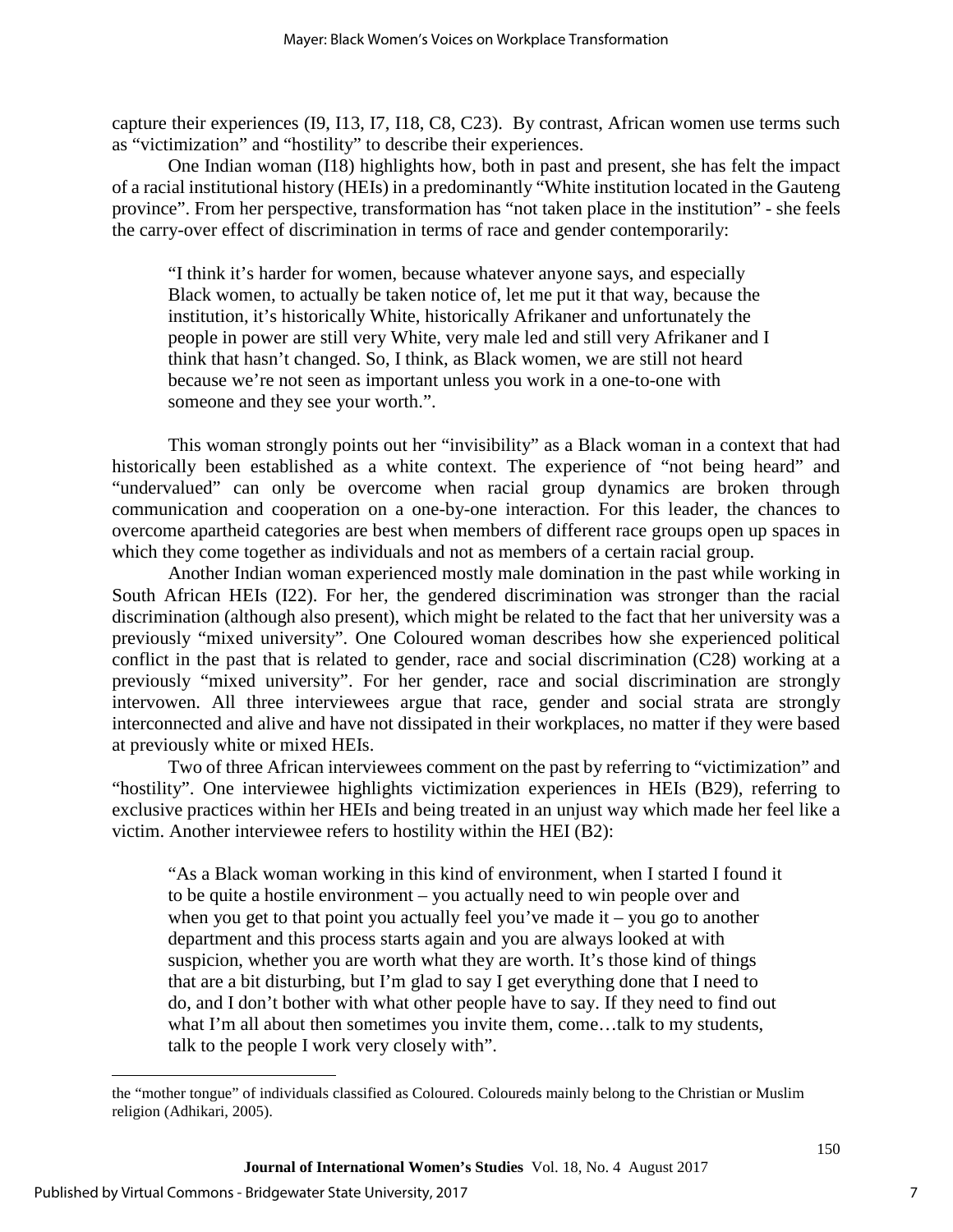Being a Black woman, this African interviewee feels scrutinised regarding her abilities and self-worth, as also mentioned by another interviewee. As a member of a minority group within the HEIs, these experiences have left her with the need to prove herself to be part of the power dynamics at work. She also feels that discrimination can only be overcome through establishing personal relationships proactively within the previously white HEI context. The past experiences of discrimination of the majority of Black women shows that race and gender intersect independently if they have worked in previously White, mixed or Black HEIs.

Four women point out the combined experience of male domination and White dominance they have encountered. I9, an Indian female leader, with Hindu religion, who works at a previously mixed university comments:

"I feel tired now after three years. Sometimes I don't get support from the males. It's a male dominated White environment and you don't get the support and cooperation. At the same time you need to get the work done and prove yourself. It can be difficult. And sometimes it's deliberate where people don't want to cooperate with you as a woman, and as a short woman and a dark woman they won't take you seriously. I think there's gender adversity, religion, background—it all comes to play especially in a very conservative and untransformed environment".

This interviewee describes the highly un-transformed environment which lacks tolerance for differences in gender, race and religion and which is still defined by white, male power. This leads to fatigue and frustration, particularly as she—as a Head of department—constantly works against the barriers in a non-inclusive environment, thus impinging on her primary work commitments. In her interview she states further that colleagues and subordinates do not support her in the way that they ignore her in her role as a leader of the Department. They do not attend departmental meetings, do not join conversations and reject to cooperate with her. In her role, she has been accused by her colleagues of plagiarism and "unethical behaviour" and had to undergo several grievances in which—over years—was not clear if she would lose her job due to these accusations. She related these accusations to her being a "dark women of colour" in a leadership position by pointing out that the "colleagues could not take it".

Women feel that in the past, workplace discrimination seemed to be primarily racial rather than gender-based. By contrast, in the present, women feel more discriminated through gender, however they still see the intersection with racial, discrimination. It is assumed that in the postapartheid workplaces, racial discrimination is more subtly embedded in gender based discrimination, since the focus is on punishing racial rather than gendered discrimination (B12).

Reflecting on the present, one Coloured and two Indian women emphasize "racial oppression" as Black women in HEIs (I18, I22, C23). Three interviewees, one Indian and two Coloured (I22, C23, C8), feel discriminated as Black women leaders - for them racial and gender discrimination intersects again. However, no African women highlights racial discrimination at present. Interviewee C8 states that she sees the resistence of particularly White colleagues in transforming HEIs:

"We had a departmental evaluation and it was a very traumatic experience, because there are two colleagues in our department who are not White, and the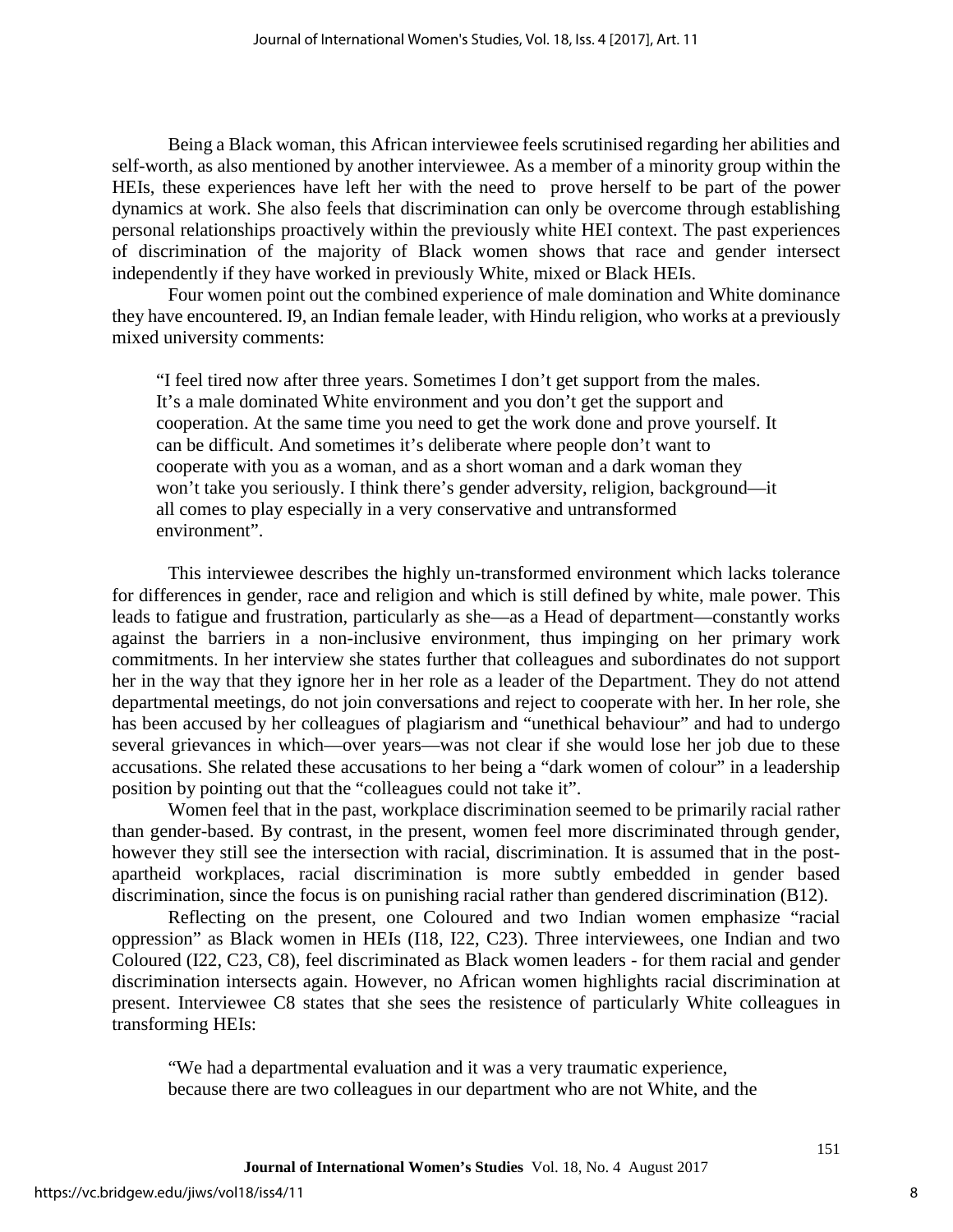two of us felt very strongly that our department should do more to transform the profile of our students and staff, and that was potentially a conflict situation because we were arguing for something we felt strongly about, and certainly it was my disappointment that my White colleagues didn't argue equally strongly for these same things, and so that was a bit contentious."

The interview data show, however, that of the six women who experienced race-based discrimination in the past (I9, I13, I7, I18, C8, C23) only two of these women continue to experience racial oppression in the present, particularly through white male colleagues (I18 and C23). The one woman who had experienced male domination in the past believed that there now is repression of Black women in top positions (I22). The other two women (C23 and C8) who believe that there is currently repression of Black women in their HEIs (previously mixed and previously Black universities), interestingly do not refer to these kinds of experiences in the past. This might be due to the fact that in the past power relations in these HEIs were clearly defined and maybe experienced as rather balanced, whilst today, these HEIs experience new dynamics of inter-racial cooperation within these institutions. Finally, three women (B2, I7, I18) stated that they try to "go with the flow" and live in the present, whilst taking the opportunities which are coming up to make the best out of the situation. They have decided to overcoming the past by making a new start.

Only Indian interviewees emphasised that their present work environment is policy driven (I12, I18) and that colleagues are highly competitive (I18, I28). Two Indian leaders tried to see this positively and have hope for change (I7, I13). I7 who is a Senior Lecturer at a previously Black university, states:

"I try to approach life with a positive attitude. I think I'm a realist. I try to deal with situations as they are, but very often if I'm unhappy I will sit down and try to think things through. I try to approach life from the positive, but thinking things through after they've happened".

This senior lecturer applies an individual approach how to deal with situations which are difficult to handle. She applies a positive mindset whilst dealing with the experiences and the realities she experiences. She further uses an applied practical approach to deal with negatively experienced feelings through reflecting on them and using a contextual and situational perspective.

### *Transformation visions*

Interviewees shared varied opinions on the pace of transformation at work and described transformation processes as very slow (I22); peaceful but chaotic (B12); difficult with regard to the treatment of employees (C23); conscious in terms of leadership (B29); conflict-riddled between unions and management (C28); and imbalanced in terms of power (C23). More specifically, findings show that five women believe that women should build up stronger networks to collaborate with other women to overcome present challenges in terms of transformation in HEIs (I18, I13, I9, C23 and C28). Interviewee I18, an Indian Senior Lecturer working at a previously White university, emphasises:

"Like making sure in a faculty in a university: it doesn't work in isolation from others. In our workplace we have a lot of contact with other departments, other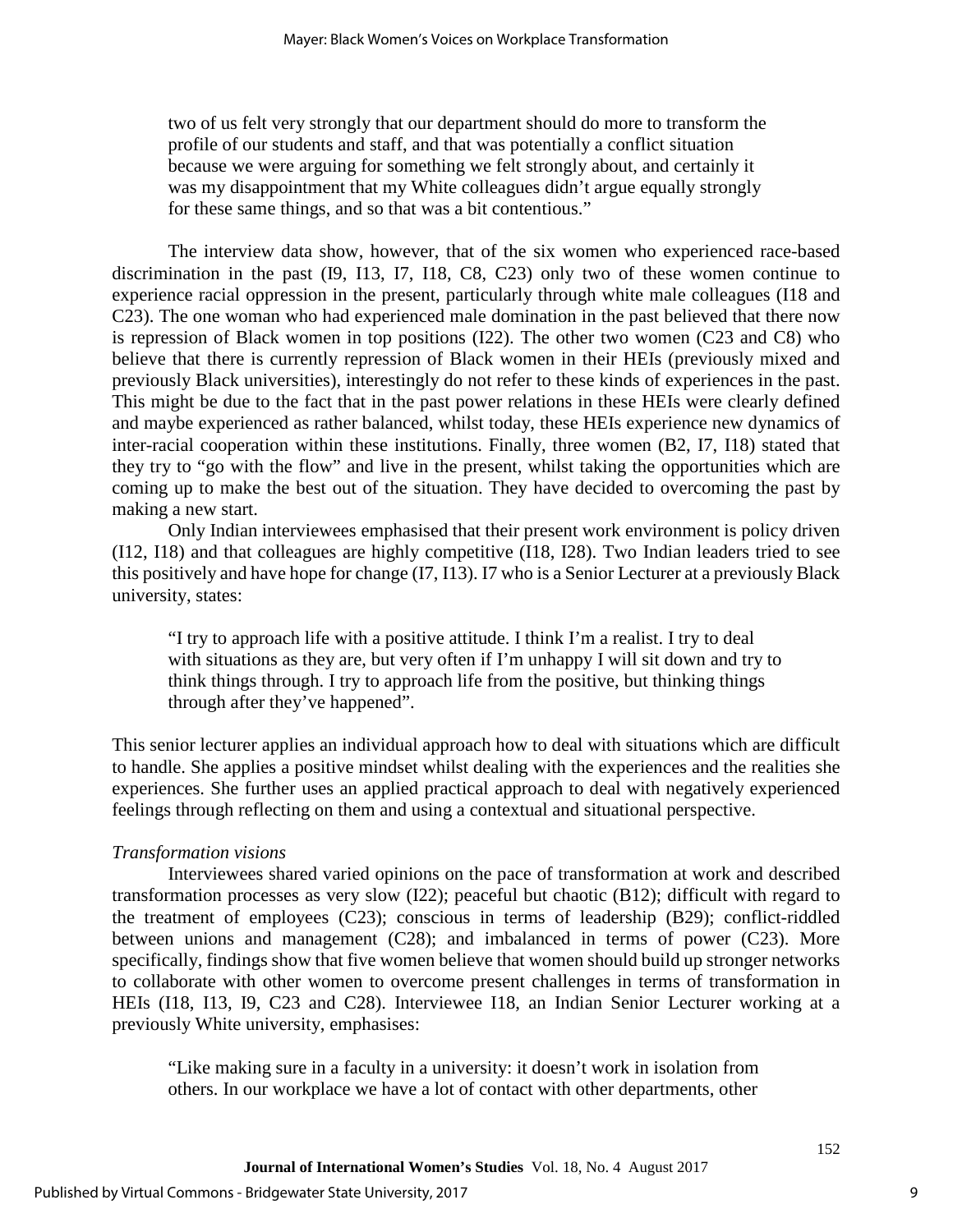faculties, other services, so networking is extremely important to make you feel ok".

This narrative highlights how important social cohesion and networking are for this woman to feel motivated and empowered at work. She aims at overcoming gendered and racial boundaries and isolation by focusing on the common aim of the HEI to create success and well-being. In this way, the organisation becomes a stabilising factor to create a common ground beyond racial and gendered categories.

Four women (I9, B29, B21, B12, one Indian and three African), describe their aim to develop personally and to being of service to others:

"I set a goal with the thought in mind that, I need to reach out, that there's some impact that I need to make. And if I cannot make a positive impact, it's like I'm derailed altogether, like a train on a railway line. I feel derailed, I feel delayed also and I feel like a failure, because I'm not achieving anything. I want to achieve something, not for my sake but, so that I can make a difference in the people that I serve, and in this case, it's the public. The disabled people, the women out there, and the young people out there, they need to feel the difference, because I'm there in this position in the work I'm doing. But if that impact is not felt out there, if I cannot make a difference, it makes me feel like a failure" (B12).

This woman's self-worth is connected to making a difference, serving others and developing herself whilst contributing to the community. Three African women mention the social dimension of their work, serving the people. Their feelings of success are therefore strongly connected to acts of benevolence, and creating positive impact. and thereby overcome racial and gendered boundaries.

Two Indian women believe in developing a clear individualised vision (I7, I9) and being aware of planning a sustainable future. Women leaders share a vision which anticipates Black women in leadership (I22); deeper transformation processes (I18); supporting people who struggle (I18); raising the voice of women (I9); balancing of the feminine and the masculine (C8); the need to see others as whole human beings (C8); engaging in issues of racial and sexual oppression across cultures (C23); and the glorification of God (B12). I18, an Indian Senior lecturer at a previously White university, explains.

"I think Black women—we understand the struggles a lot more—we don't all come from their resourceful background, but as Black women we understand the past and history that we've come from. It's important to ensure that women in this world get educated, that they make a difference and make an impact because the more visible you are as women, the more understanding society becomes of the role women can play. Black women don't come from very resourced backgrounds. We talk about first generation learners who come to university. As Black women we understand that, whereas White women come from a culture not all of them—of academic backgrounds, but Black women know what it is to be a first generation learner. We know what it's like not to have resources and schools at your disposal. As Black women we understand the concept of making sure that other Black women are looked after now and in future."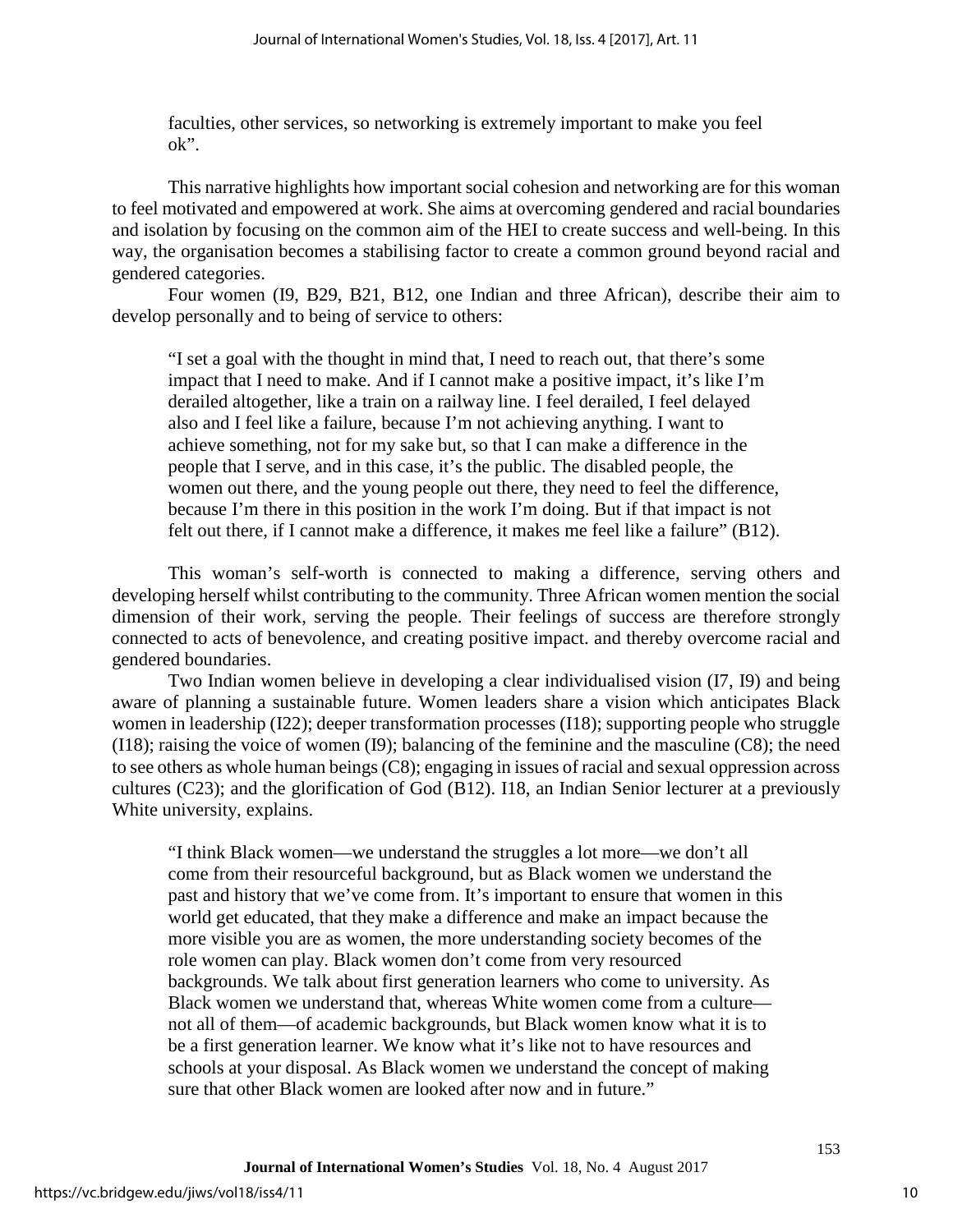This interviewee emphasises Black women's awareness of the socio-historical dimensions of apartheid, whilst White women are stereotyped as resourceful and academic. She distinguishes between the Black consciousness and White unconsciousness, Black caring and White ignorance. Race becomes an intersection of gendered belonging in this narration and I18 divides the group of women by describing her idea about differences of Black and White women.

Summarizing, Black women develop their vision for their future in HEI in South Africa on the intra- and inter-individual levels of the individual person (develop and grow, define a clear vision, Black women in leadership). Secondly, they demonstrate the importance of the Black women as a collective across organisations and society (support strugglers, voice for women, network with women). Thirdly, they are committed on a spiritual level (in terms of deep transformation, seeing others as whole beings, glorifying God, balancing and harmonising genders). Fourthly, they express transformational needs through explaining their emotions and being empathetic towards each other's emotions.

#### *Transformation actions*

Interviewees describe their actions to initiate and/or expedite workplace transformation. Three Indian women (I9, I18, I22) stress that they tried to "do the right thing" in compliance with their value sets, ethics, morality and their religious beliefs. Interviewee I22, a full professor, states:

"I try to maintain professional boundaries in terms of the code of ethics I apply to myself. Even when things are difficult for me I stick to a certain form of behaviour. So I'm not prepared to play dirty. I could have but I chose not to".

Ethical behaviour is an important source of conduct with regard to the oneself and in relationships towards others. This includes straight forward, truthful and kind behaviour.

One African and two Indian women (B29, I7, I22) highlight the importance to reflect and being conscious in communication practice:

"There are certain instances where I had to recommend a particular woman to be part of a conversation within the university setting, and I'm told no, but I'm sure she would not fit in as it's a boys' club. When I try to investigate what the problems are, I would find out that because you understand the setting as a woman, you want to behave like a man. You want to behave like a man. You want to use the same kind of conversation engagement that they are using and at the end of that you want to appear tough. But that is not important. What is important is as a leader what kind of principles do you apply in such a setting? …You don't distance yourself from that. You are part and parcel of the conversation; you know that they need you" (B29).

Even for this women leader, applying her personal principles in conversations is important, whilst standing her point of being a woman leader with a certain gendered viewpoint which should not be transformed into male leadership behaviour.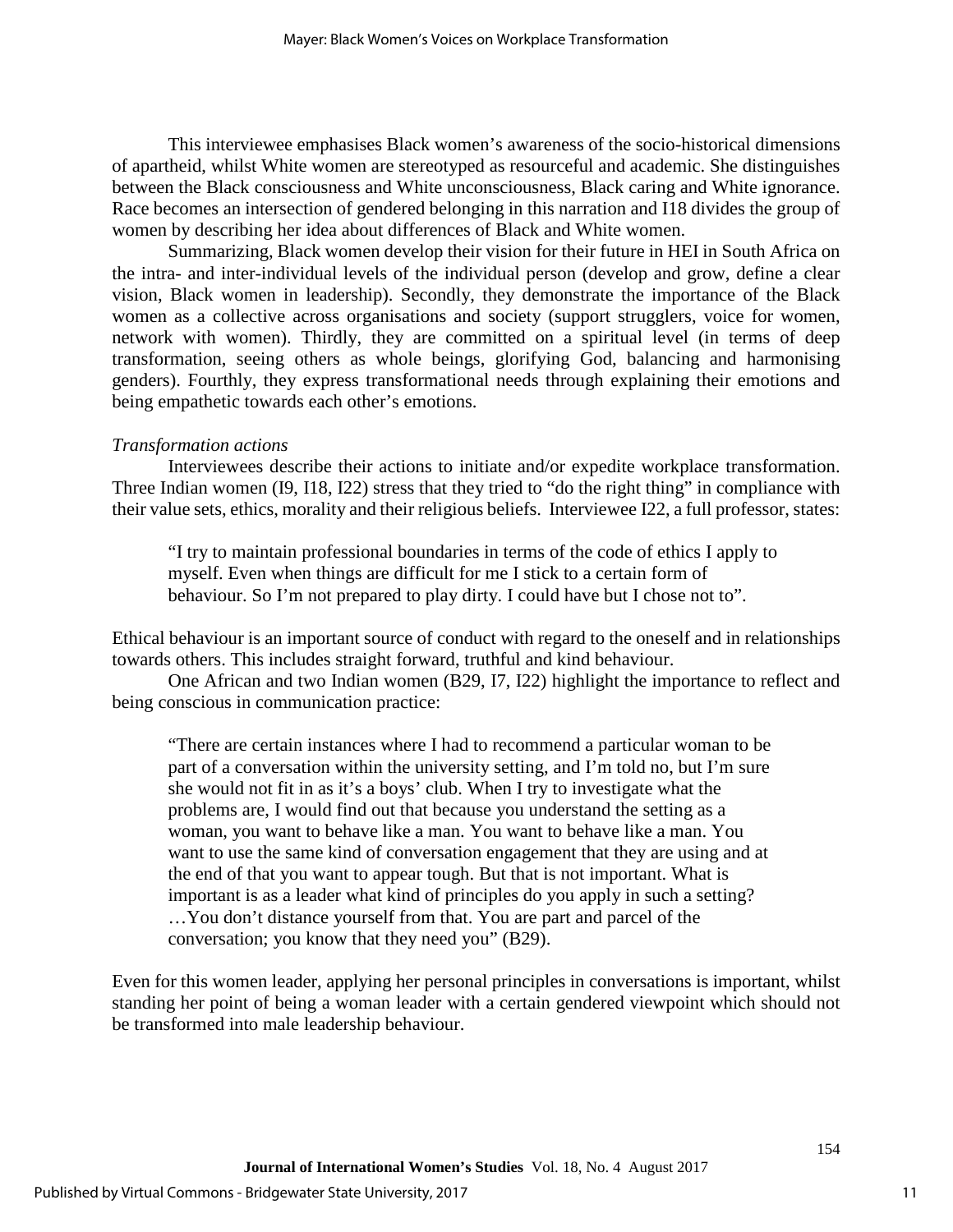Two African women (B12, B21) highlight "making a difference" through concrete actions, is the most important aspect of transformation. Two women mention "working hard" as a strategy to transform the workplaces (I9, C28):

"I was absolutely amazed in my early days to see how competitive the environment is, and I must say I tend not to be competitive. I tend to be as hard working and as productive as I can but I'm not competitive. That sometimes freaks me out, with people, you know, you notice in meetings and so on, people will say things, not because they are contributing to the conversation, but because they are competing for favour or whatever" (C28).

Two Indian women (I9, I13) stress that transformation need active, positive thinking. For two others (B29, I7), an proactively applied change of perspective is the key to transformation. Two women each highlight "keeping boundaries" to make transformation possible (I22, B29). Further strategies are: praying (C28, C8) and developing a vision (C8, C23), making peace with things (B21); distance yourself (B29); apply new work strategies (B29), transform slowly (I9); keep balance (I9); look at the context (I13); re-invent alliances (I13); respect (I18); resign (I22); confront (C28); and engage with intra-gender differences (C23). A Coloured Director of a previously mixed university highlights:

"I sometimes find it amusing that, particularly when you are speaking to White women, immediately the sort of default response to you is, 'yes but we are both women.' It's almost an unwillingness to deal with the intra-gender differences, caused by the fact that you come from different racial backgrounds. So I think that intersection of race and gender, and I suppose class as well are important it's well past time that we actually engage those instead of just pretending that as women, our experiences are similar when often they are not".

This women critiques the differences in dealing with racial and genered intersections experienced with White and Black women. Intra-gender conversations across racial divides are needed to explore differences and similarities and the intersectionalities of race, gender and class. Only if these are acknowledged, then can women build a stronger unified network and synergies across racial divides to champion transformation barriers in the workplace.

### **Discussion**

The data provide rich, contextualized voices of Black women leadership in South African HEIs. Findings support Phendla's (2004) and Mayer and Surtee's (2015) call to listen to emic perspectives of Black women who still carry "burdens of oppression" to further explore their experiences.

Overall, the study reveals a combination of continuing experiences of intersectionalitybased discrimination through race and gender and contributes to filling the described research gap in South Africa (Mayer & Barnard, 2015; Mayer & Surtee, 2015; Museus & Griffin, 2011). It shows that Black women leaders do not only feel oppressed respectively discriminated against, but also carry "encouragement and hope for transformation" in terms of their vision and agency.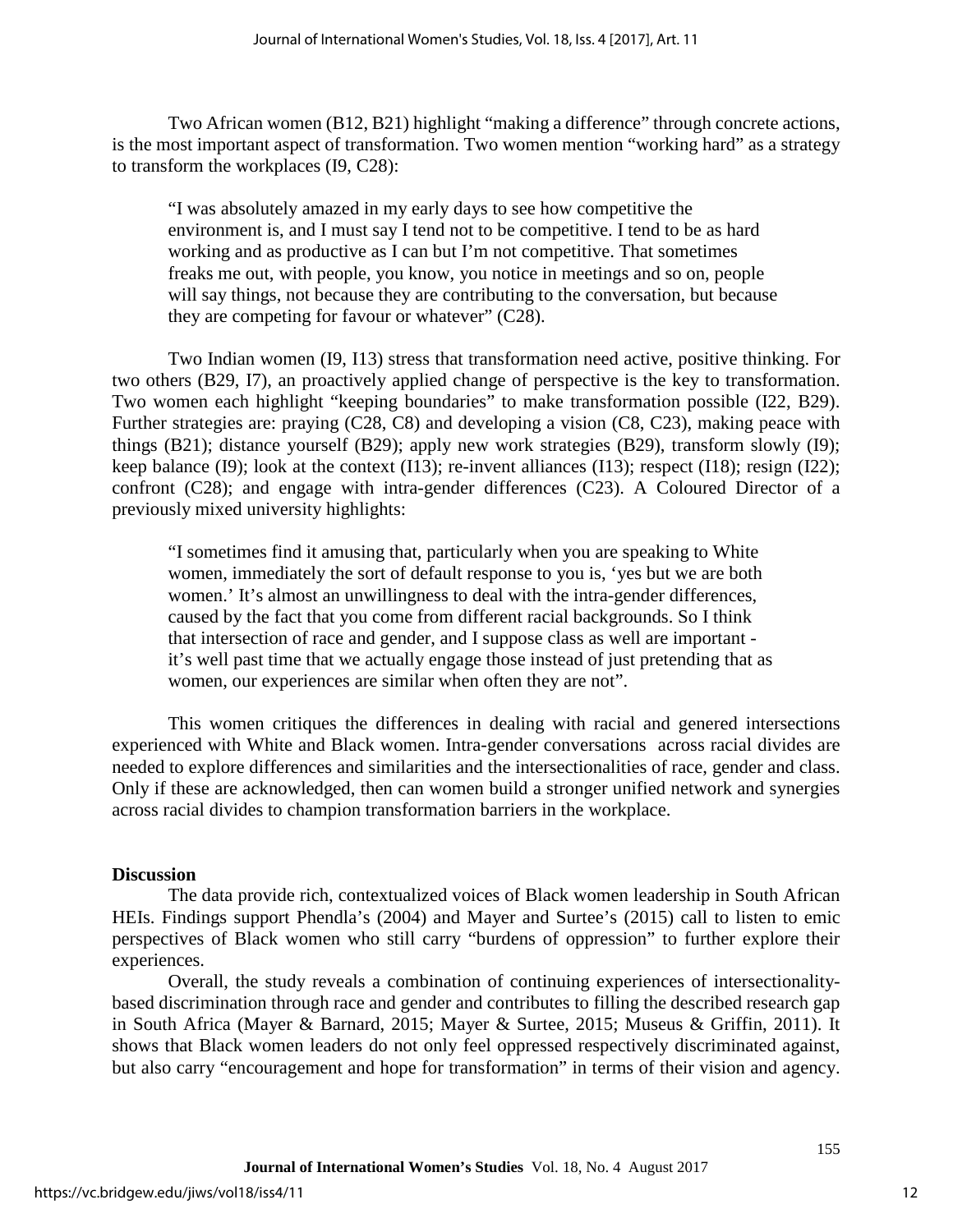They highlight an emerging consensus around the value which both, diversity and inclusion, in terms of EEA practices bring to HEIs.

Interestingly, women leaders mainly refer to race and gender as being categories of intersectionality at work while they hardly refer in a differentiated way to the intersections of their professional background. The profession does not seem to intersect as much as could be expected which might relate to the fact that Black women leaders experience racial and gender implications so strongly that their professional background hardly impacts on their daily experience. This means that their high professional status does not for racial and gender discrimination.

As emphasised for the global context (Northouse, 2013; Gupta & Wan Wart, 2015), leadership and transformation are important issues for South African Black women in HEIs. This is continuously the case in past and present organizations (Darkwah, 2007; Safdar & Kosakowska, 2015; Van Wyk, 2012), growing and specifically South African HEIs (CHE, 2015; Cloete et al., 2006; Department of Labour, 1998; Johnson, 2014; Mayer & Barnard, 2015). The findings present transformation as an important part of Black women leadership, mainly distinguishing Black from White women colleagues. Interestingly African, Indian and Coloured women classify themselves as "Black", thereby creating an inclusive group of women leaders which is contrasted with White women leaders. As Black women leaders see themselves as a united force (again Whites), the findings hardly show differences in the narrations and arguments of the women leaders from African, Coloured and Indian background. However, it might be assumed that there are differences in the experiences between women leaders of different racial groups due to the fact that their status was created differently during apartheid, they do hold different cultural approaches to deal with racial and cultural issues and they might be classified as women leaders according to their specific racial background. However, as being members of the majority in their work contexts, they might feel provide similar perceptions and experiences on the surface of this research.

Leadership is defined in the context of interviewees' past and present work experiences, their visions for transforming their workplaces (ideas and actions), the ability to execute visions and to create sustainability (in accordance with Reilly & Bauer, 2015). Black women leaders highlight these abilities and are aware of their historical and current struggles as minorities in HEIs in post-apartheid organizational structures.

They aim at developing a conscious transformational leadership which increases opportunities for other (young/new generations of) Black women, visionary actions, individual development, increased gender-based networking—agreeing with the literature that gender networks need to grow (Kets de Vries, Rock & Engellau, 2016). Transformation, for these women, is about self-development, self-actualisation and being of service to others to making a difference, based on humanistic values (equality, empowerment, spirituality).

For Black women in this research, leadership is not as much connected to Amos's (2012) definition of reaching the aims of the organization as such, but correlates rather with Northouse's (2013) notion that leadership should have an impact on others. However, the impact these authors allude to relates to organizational performance, whilst Black women in this study define their impact in terms of developing others, serving others and contributing to social transformation. This individual and collective transformation is a challenge for Black women, as emphasised by Badat (2010, p. 2), due to a persistent "inherited apartheid social and economic structure" and the institutionalising new social order". However, Black women leaders are aware of their key role and the HEIs societal key role (Cloete et al., 2015) to transform the society. Black women leaders are prepared to take action for increasing racial and gender inequality—however, the request the conscious awareness of White women towards racial differences and intersectionalities within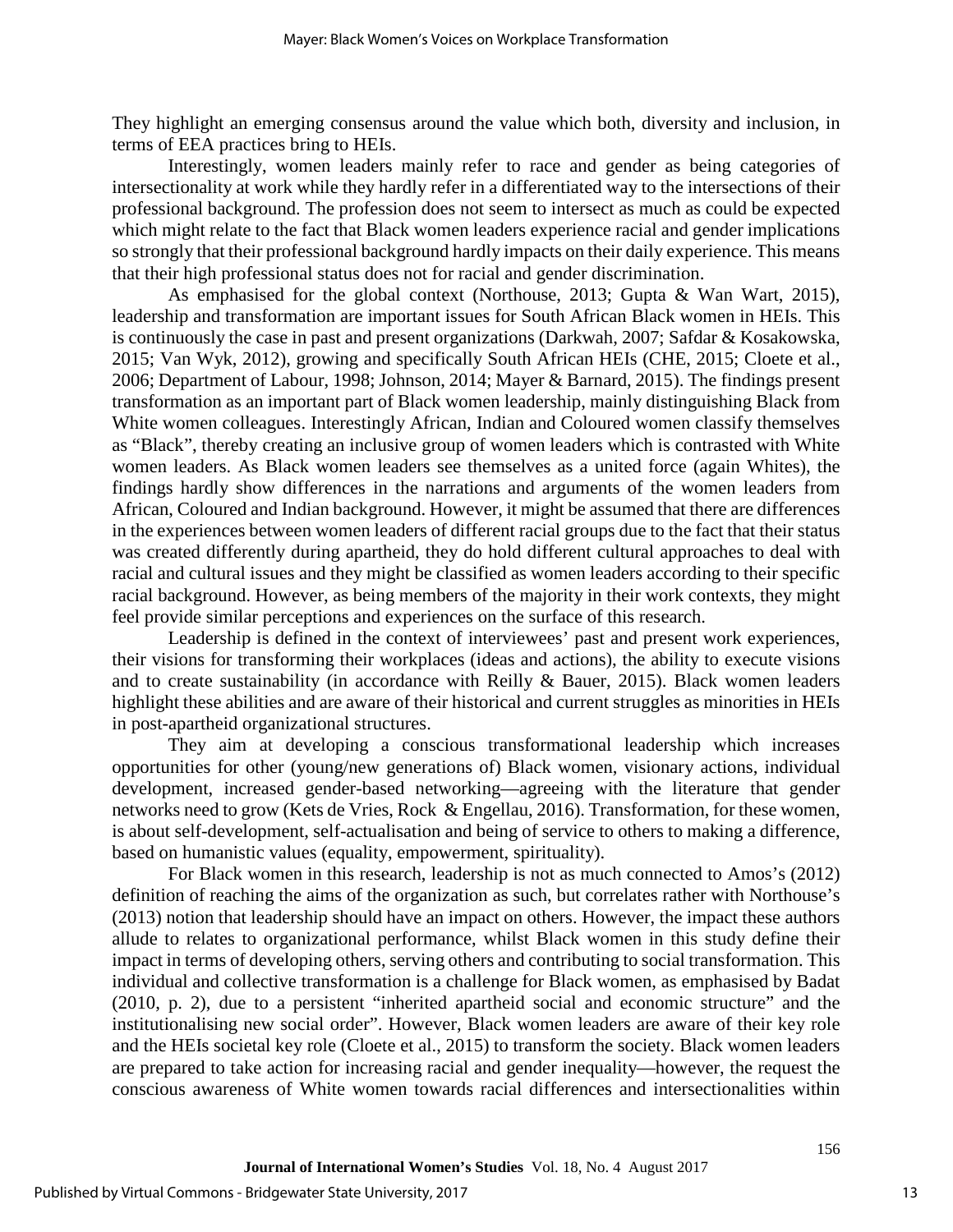their gender group and - as Cloete et al. (2006) highlight—whilst still being riddled by racism at work and by feeling excluded through the protection of White interests and privilege.

For the interviewees, race and gender intersect (Crenshew, 1993; West & Fenstermaker, 1996) and "being Black" and being a woman interweaves them into complex systems of power, white and male domination and discrimination (from past and present) (see also Collins, 1995, 1998; Crenshaw, 1989, 1991; McCall, 2005; Weber & Parra-Medina, 2003), however not as much in combination with sexism (Mabokela & Mawila, 2004). Interestingly, the previous status of the university (previously White, Black or mixed) does not seem to impact much on the perceptions since women leaders experience racism and gendered behaviour across all of the HEIs. It might, however, be stated that gender seems to be - for singular women in previously mixed universities a predominant issue, whilst race seems to be predominant in previously white organisations. However, this impression needs further exploration in future studies.

The three experienced levels of intersectionality of race and gender (structure, representation, politics; Crenshaw, 1993) are strongly represented in the findings. Although interviewees see themselves as women, they also reconsider themselves as women, Black women or Blacks and redefine their group membership flexibly and according to their needs (Oosterdorp & Jones, 2014; Settles, 2006).

Although HEIs are changing through curriculum development and mergers (Naidoo, Adriansen & Moller Madsen, 2016), this study supports previous findings (CHE, 2015; Cloete et al. 2006) that diversity and inclusion are still highly absent (as in Mayer & Barnard, 2015; Surtee & Hall, 2009). Although racial and gender equality is rising in terms of numbers of staff representing certain racial groups (Council on Higher Education, 2016), the quality of experiences of Black women leaders remains shaped by racial and gender categories and is anchored in power struggles created and established in the past: Black women leaders—including Indian, Coloured and African—often still feel marginalised as a minority (as in Johnson & Thomas, 2012) and discriminated against (Mabokela, 2003). This sense of being members of minorities in HEIs and feelings of being at the lower end of the executive power and resourcefulness within HEIs, seems to lead Black women leaders to the fact that they do not even voice their high educational status as being professors and/or lecturers and its impact on their experience of intersectionalities. This aspect should be further explored in future research.

Black women do not experience intersectionality at an external and inter-personal level only, but also at an intra-personal level (Crenshaw, 1993). Being a Black woman seems to be the prevalent identity definition form (as in Settles, 2006). With their intersectional narrations, however, Black women leaders also create new discourses, are finding a voice, whilst being members of their (in-)groups (Oosterdorp & Jones, 2014) in which they, however, still experience dual discrimination (as emphasised in Agenda, 2014). Participants set clear boundaries in terms of the differences of White and Black women (varying degrees in resourcefulness, marginalisation, experiences of struggles) which they want White women to acknowledge to then create synergies within the gender group, cross-cutting racial divides.

Supporting Nkomo (2015), this study finds Black women experiencing male and racial discrimination, whilst working towards transforming HEIs through thoughts and actions. It is assumed that the transformational processes change slowly and women leaders are aware of their (peacekeeping) key roles (as in English & Hay, 2014) and prepared to fill them in by behaving ethically and taking up agency. Actions to transform the workplace (in this study, e.g. working hard; leading discourses on intersectionality of race, gender, class and social strata, reflecting ideas/discourses) lead to identity crisis (according to Booysen, 2007). However, this study rather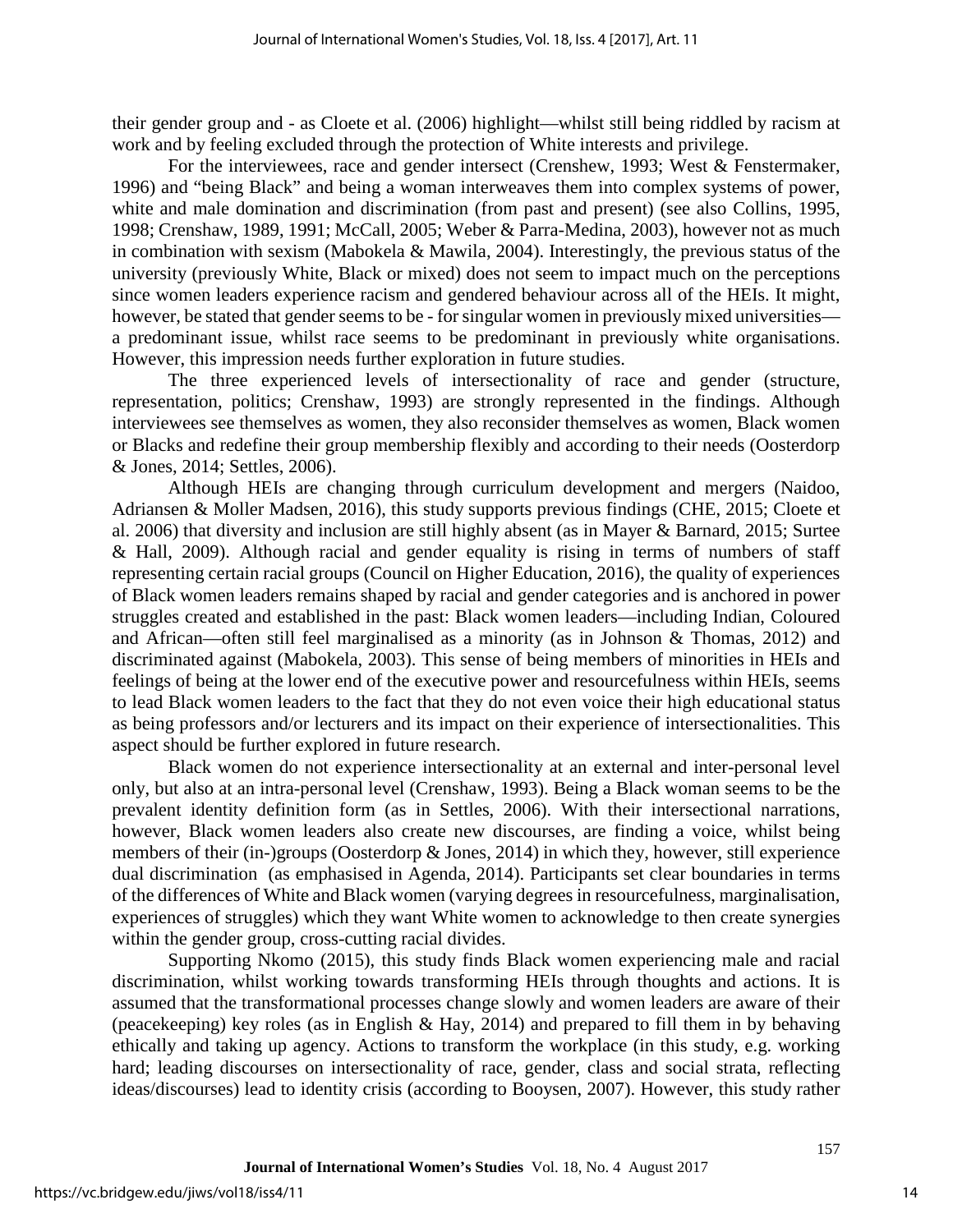shows the resilience of Black women leaders than a crisis: focusing on their visions, dealing with the loss during apartheid, the continuing challenges of intersectionality and the challenges to build themselves as equal leaders beyond the inferiority - superiority realm.

They lead the discourse on leadership based on human values, principles, visions and practical actions, highlighting the notion of empowerment and not only shifting power from White males to Black females (as in Booysen, 2007), but also from White to Black women. Through identity work on individual, organisational and societal levels, Black women leaders aim at establishing new identities across intersections for strengthening future transformation.

#### **Limitations of the study**

The study is limited to the hermeneutical research paradigm and the frame of the qualitative research methodology, using a limited number of interviewees in the HERS-SA network. The aim is limited to an in-depth understanding of the research subject without proclaiming generalisations. The findings reflect the perceptions of the women leaders interviewed and therefore provide a perceptional bias and do not guarantee that all intersectional forces are taken into account.

### **Conclusion and Recommendations**

The aim of this study was to explore Black women leaders' emic narrations on transformation experiences in South African HEIs. While this study supports previous research on intersectionality in the global and South African realm, it also provides a differentiated view on emic experiences and new insights which show the following: firstly, the three levels of intersectionality experienced by Black women leaders are not only limited to structure, representation and politics, but also include intra-psychological intersectionality aspects in terms of race and gender.

Secondly, this study shows that Black women leaders are not trapped in an identity crisis, but have intra-personally transformed the challenges into individual and collective transformation visions and actions to constructively create new Black women leadership identities. However, these experiences still seem to be strongly influenced by apartheid categories and post-colonialist power struggles, as well as concepts of dominance, inferiority and superiority.

Thirdly, women leaders have started to voice their own needs in public and HEIs more openly, whilst being prepared to experience and overcome discriminatory reactions through consciously applied strategies and broader identity development, including: 1.) working hard; 2.) reflection and self-actualization; 3.) building stronger leadership networks with other Black (and possibly White) women; 4.) creating visions and action for transformation; and finally 5.) leading discourses on intersectionality across race, gender, age, social strata, class and profession.

Based on the findings, it is recommended that further research should investigate Black women leaders' needs for (social) support and the question how intersectionalities of race and gender—experienced by Black and White women leaders—could be used synergetically to transform male dominated work places and particularly racial staff representation in senior positions in HEI. Differences in experiences between Indian, Coloured and African women leaders should be explored in more depth. In how far HEIs, the professional status and the individual biography plays a role as intersectional forces in the experiences of women leaders, should be differentiated further.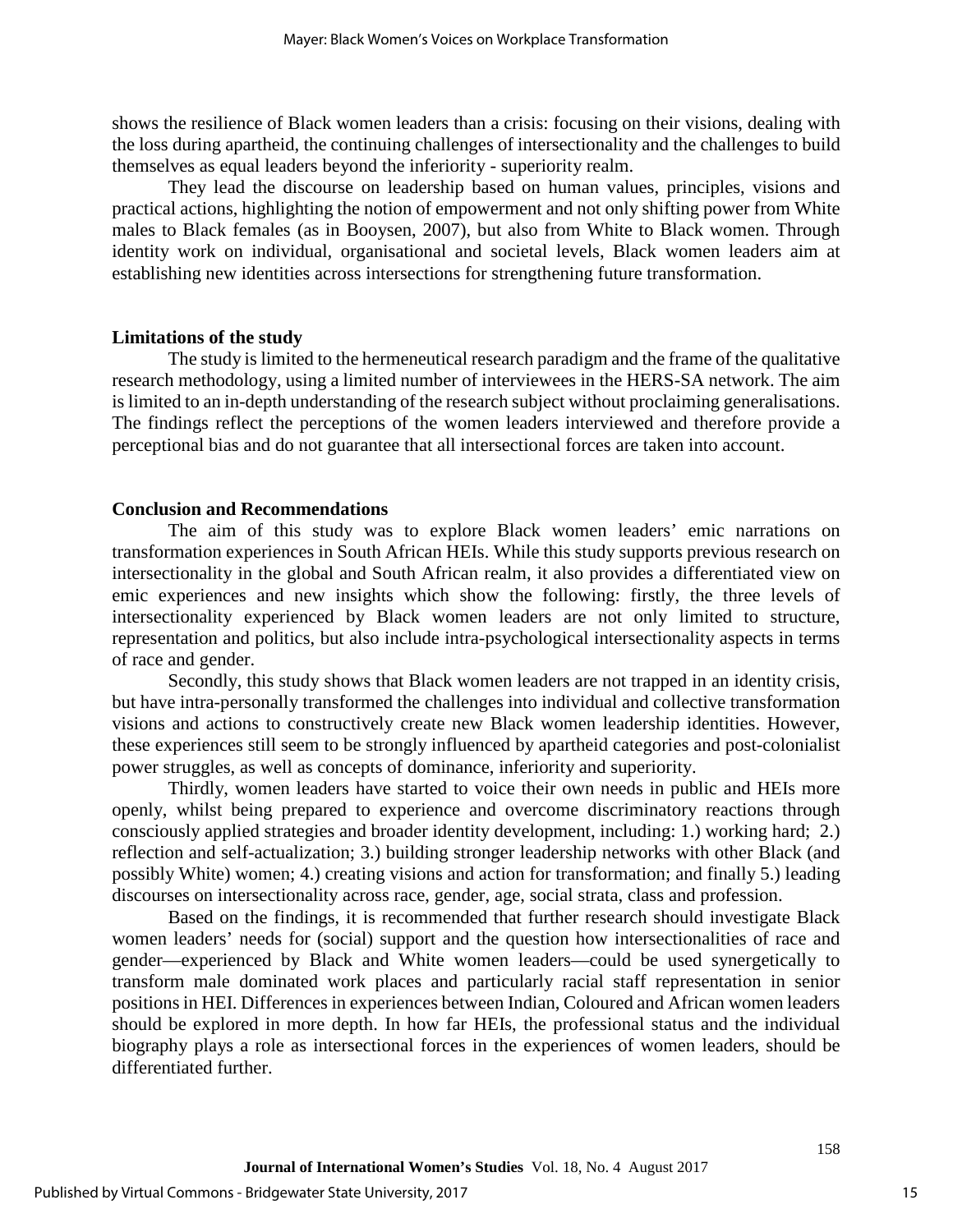## **Acknowledgements**

I thank HERS-SA and particularly Dr. Sabie Surtee, the Director, for commissioning this research project. Thanks, as well, to all the women who participated in this study.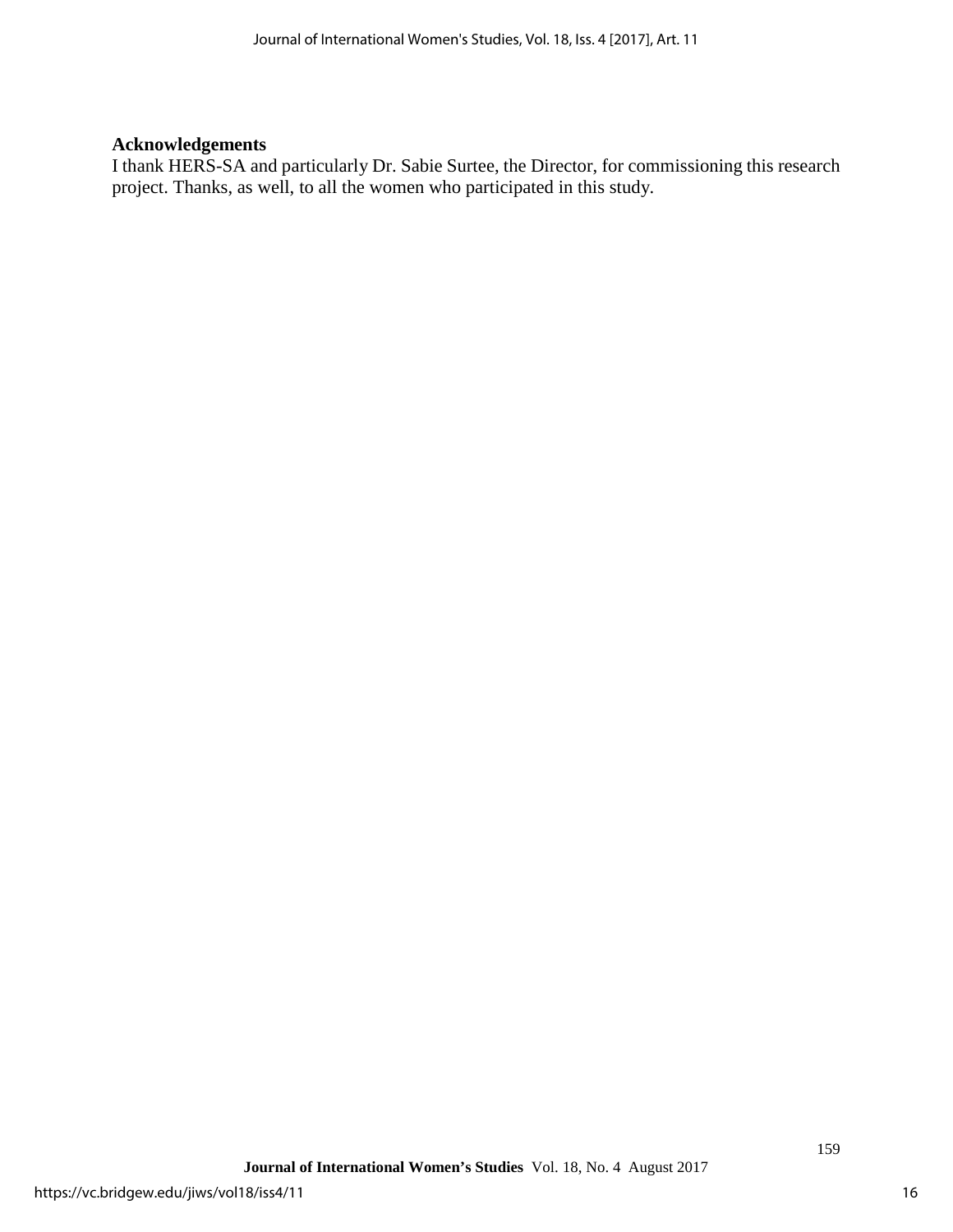## **References**

- Adhikari, M. (2005). Not white enough, not black enough. Racial identity in the South African Coloured community. Cape Town: Double Storey Books.
- Agenda (2012). Weaknesses in South Africa's progress with women's equality and the Millennium Development Goals: Empowering women for gender equity*. Agenda, 26*(1), 91-103.
- Amos, T.L. (2012). The dynamics of leadership. In. D. Hellriegel, J. Slocum, S.E. Jackson, L. Louw, G., Staude, T.L., Amos, H.B., Klopper, M.J., Louw T.F.J., Oosthuizen, S., Perks, & S. Zindiye (eds.), *Management* (pp. 370-401). Cape Town: Oxford University Press Southern Africa.
- Badat, S. (2010). The challenges of transformation in Higher Education and Training Institutions in South Africa. Paper Commissioned by the Development Bank of Southern Africa. April 2010. Accessed:

https://www.ru.ac.za/media/rhodesuniversity/content/vc/documents/The%20Challenges% 20of%20Transformation%20in%20Higher%20Eduaction%20and%20Training%20Institu tions%20in%20South%20Africa.pdf

- Badat, S. (2016). Deciphering the meanings and explaining the SOuth African Higher Education Student Protests of 2015-16. Pax Academica, 1&2, 71-106.
- Booysen, L. (2007). Social power shifts and changing social identities in South Africa: Workplace Implications. *South African Journal of Economic and Management Science, 10*(1), 1-20.
- Booysen, L., & Nkomo, S.M. (2006). "Think manager Think female". *International Journal of Interdisciplinary Social Sciences, 2*(1), 24-36.
- Bowleg, L. (2008). When Black + Lesbian + Woman  $\neq$  Black Lesbian Woman: The Methodological Challenges of Qualitative and Quantitative Intersectionality Research. *Sex Roles, 59*, 312-325.
- Breetzke, G.D. & Hedding, D.W. (2016). The changing racial profile of academic staff at South African Higher Education Institutions (HEIs), 2005-2013. *Africa Education Review, 13*(2), 147- 164.
- CHE (2015). *Annual report 2014/2015.* Council on Higher Education. Accessed: http://www.che.ac.za/sites/default/files/publications/CHE%20Annual%20Report%20of% 20the%20Council%20on%20Higher%20Education.pdf
- Cilliers, F.M., & Smit, B. (2006). A systems psychodynamic interpretation of South African diversity dynamics: A comparative study. *South African Journal of Labour Relations, 30*(2), 5-18.
- Cloete, N., Bunting, I., & Maassen, P. (2015). Research Universities in Africa: An Empirical Overview of Eight Flagship Universities. In Cloete, N., Maassen, P., & Bailey, T. (Eds.), *Knowledge Production and Contradictory Functions in African Higher Education* (pp. 18-31). Cape Town: African Minds.
- Cloete, N., Maassen, P., Fehnel, R., Moja, T., Gibbon, T., & Perold, H. (2006). *Transformation in Higher Education. Global Pressures and Local Realities.* Dordrecht, The Netherlands: Springer.
- Collins, P. H. (1995). Symposium: On West and Fenstermaker's "Doing difference". *Gender & Society*, *9*, 491-513.
- Collins, P. H. (1998). It's all in the family: Intersections of gender, race, and nation. *Hypatia*, *13*, 62-82.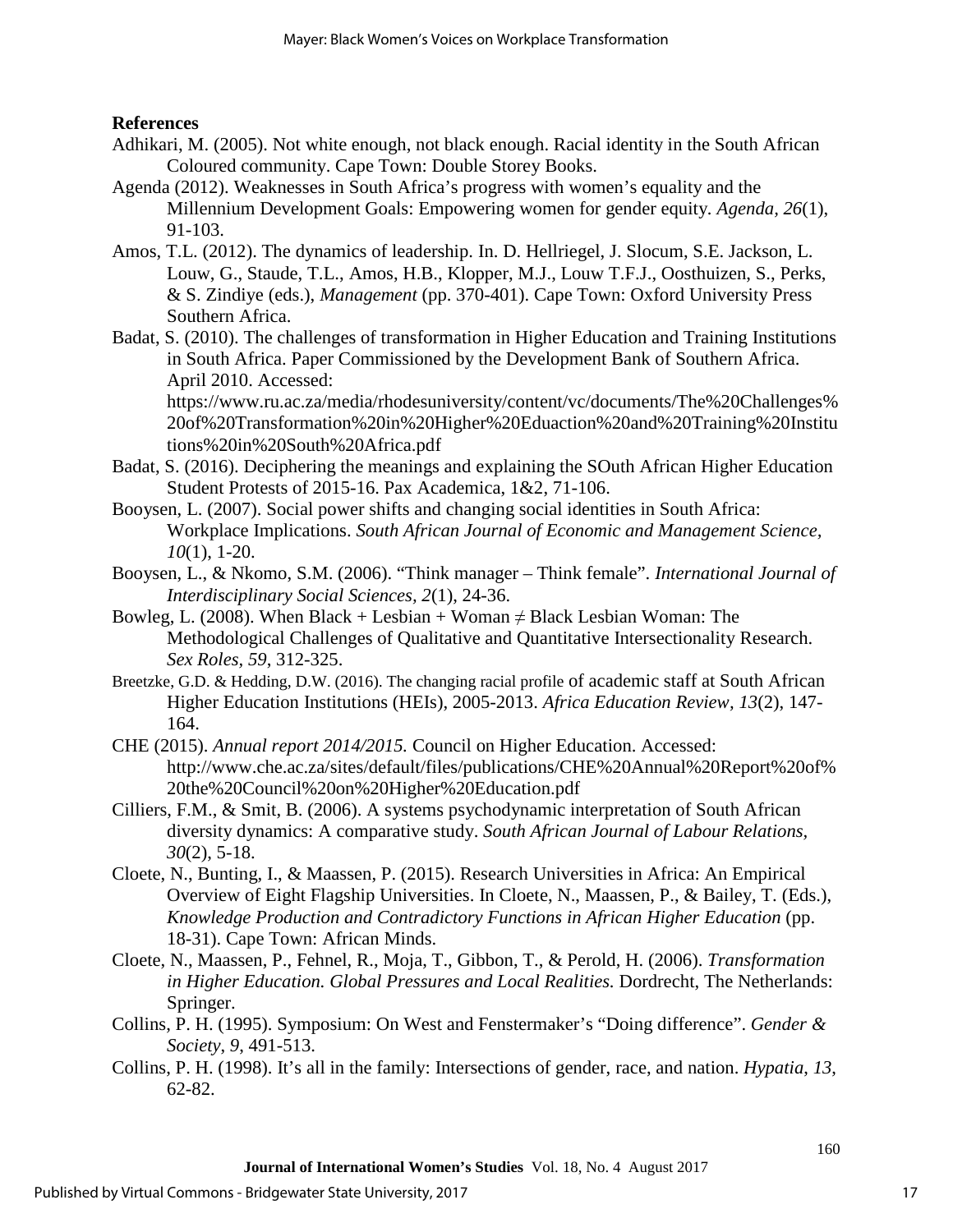- Council on Higher Education South Africa (2013). *2013 Higher Education Data Staffing.* http://www.che.ac.za/focus\_areas/higher\_education\_data/2013/staffing
- Crenshaw, K.W. (1989). Demarginalizing the intersection of race and sex: A Black feminist critique of antidiscrimination doctrine, feminist theory, and antiracist politics. *University of Chicago Legal Forum*, *139*, 139-167.
- Crenshaw, K.W. (1991). Mapping the margins: Intersectionality, identity politics, and violence against Women of Color. *Stanford Law Review, 43*, 1241-1299
- Crenshaw, K.W. (1993). Beyond racism and misogyny: Black feminism and 2 Live Crew. In M. J. Matsuda, C. R. Lawrence III, R. Delgado, and K. W. Crenshaw (Eds.), *Words that wound: Critical race theory, assaultive speech, and the first amendment* (pp. 111-132). Boulder, Colorado: Westview
- De Beer, F.C. (2004). Succession to traditional Venda leadership in a changing constitutional environment in South Africa. *Anthropology Southern Africa, 27*(3&4), 103-110.
- Department of Labour (1998). *Employment Equity Act, No. 55 of 1998.* Accessed: http://www.labour.gov.za
- Dilthey, W. (1976). *Selected writings*. Cambridge, UK: Cambridge University Press.
- Dilthey, W. (2002). The formation of the historical world in the human sciences. In *Wilhelm Dilthey selected works. Volume III*. Princeton, NJ: Princeton University Press.
- Du Toit, A. (2000). Critic and citizen: the intellectual, transformation and academic freedom, *Pretexts: Literary and Cultural Studies, 9*(1), 91-104.
- English, J., & Hay, P. (2014). Black South African women in construction: cues for success. *Journal of Engineering, Design and Technology*, *13*(1), 144-164.
- Equality Challenge Unit (2015). *Athena Swan Charter*. Accessed: http://www.ecu.ac.uk/equalitycharter-marks/athena-swan/
- Government Gazette (1996). *Constitution of the Republic of South Africa, Act 108 of Republic of South Africa*. Pretoria: Government Printer.
- Gouws, A. (2008). Obstacles for Women in Leadership Positions: The Case of South Africa. *Signs Journal of Women in Culture and Society, 34*(1), 21-27.
- Gumede, V. (2014). Socio-economic transformation in Post-Apartheid South Africa: progress and challenges. In B. Ngcaweni (Ed.). *The future we chose* (pp. 278-296). Montgomery, AL: Aisa Press.
- Gupta, V., & Van Wart, M. (2015). *Leadership across the globe.* New York, NY: Routledge.
- Johnson, A.T. (2014). Performing and defying gender. An exploration of the lived experiences of women higher education administrators in Sub-Saharan Africa. *Education & Educational Research*, *42*(6), 835-850.
- Johnson, L.N., & Thomas, K.M. (2013). A similar, marginal place in the academy. Contextualiszing the leadership strategies of black women in the United States and South Africa. *Advances in Developing Human Resources, 14*(2), 156-171.
- Jones, S.R. (2009). Constructing Identities at the Intersections: An Autoethnographic Exploration of Multiple Dimensions of Identity. *Journal of College Student Development*, *50*(3), 287- 304.
- Kamoche, K. (2011). Introduction: Human resource management in Africa. *The International Journal of Human Resource Management*, *13*(7), 993-997.
- Kets de Vries, M.F.R., Rock, C., & Engellau, E. (2016). Coaching across the gender divide creating people-friendly organizations. *Coach and Couch*, *V*, 241-252.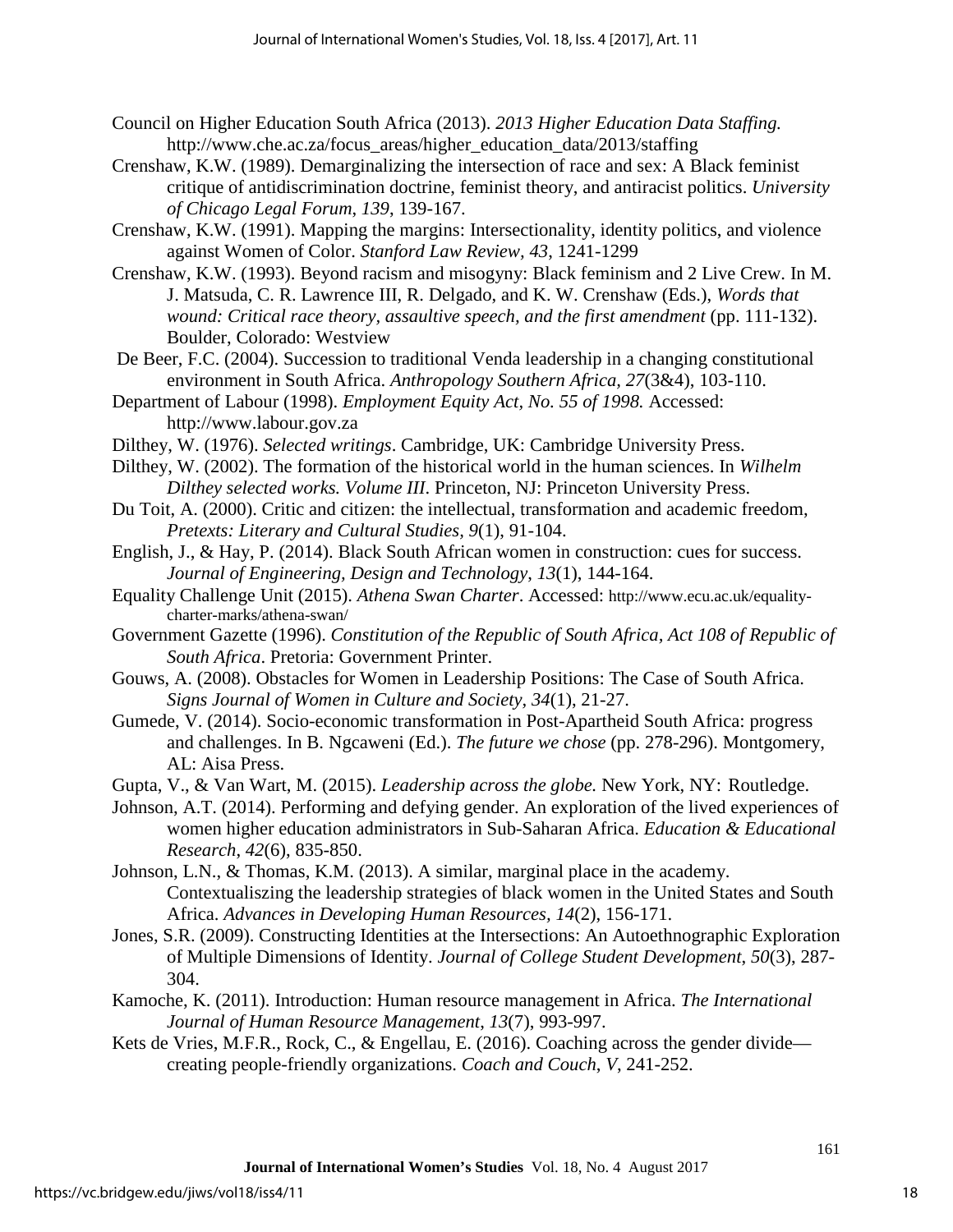- Khuzwayo, Z. (2016). Separate Space: An Approach to Addressing Gender Inequality in the Workplace. *Journal of International Women's Studies*, 17(4), 91-101. Available at: http://vc.bridgew.edu/jiws/vol17/iss4/7
- Kinnear, L. (2014). *A critical analysis of the emerging models of power amongst South African women business leaders*. Unpublished doctoral thesis, University of KwaZulu Natal.
- Mabokela, R.O., & Mawila, K.F.N. (2004). The impact of race, gender and culture in South African Higher Education. *Comparative Education Review*, *48*(8), 396-416.
- Masombuka, S. (2016). Varsities down on women, *Times Lives*, 22 March 2016.
- Mayer, C.-H. (2008). *Managing conflict across cultures, values and identities. A case study in the South African automotive industry*. Marburg: Tectum.
- Mayer, C.-H., & Van Zyl, L.E. (2013). Perspectives of female leaders on sense of coherence and mental health in an engineering environment. *SA Journal of Industrial Psychology/SA Tydskrif vir Bedryfsielkunde*, *39*(2), Art. #1097, 11 pages. doi.org/10.4102/sajip.v39i2.1097
- Mayer, C.-H., & Barnard, A. (2015). Balancing the scales of gender and culture in contemporary South Africa. In S. Safdar, & N. Kosakowska-Berezecka (Eds.), *The Psychology of Gender and Culture* (pp. 327-352). New York: Springer.
- Mayer, C.-H., & Surtee, S. (2015). The leadership preferences of women leaders working in Higher Education. *Géneros Multidisciplinary Journal of Gender Studies, 4*(1), 612-636.
- McCall, L. (2005). The complexity of intersectionality. *SIGNS, 30*(3), 1771-1800.
- Museus, S.D., & Griffin, K.A. (2011). Mapping the margins in Higher Education: On the promise of intersectionality frameworks in research and discourse. *New Directions for Institutional Research, 151*, 5-13.
- Naidoo, R., Adriansen, H.K., & Moller Madsen, L. (2016). Creating an African university: struggling for a transformational curriculum in apartheid South Africa. In Adriansen, H.K., Moller Madsen, L., and Jensen, S. (Eds.), *Higher Education and Capacity Building in Africa. The geography and power of knowledge under changing conditions* (pp. 193- 215). New York: Routledge.
- Nkomo, S.M. (2015). Challenges for Management and Business Education in a "Developmental" State: The Case of South Africa. *Academy of Management Learning and Education, 14*(2), 242-258.
- Northouse, P.G. (2013). *Leadership: Theory and practice* (6th ed.). Thousand Oaks, CA: Sage.
- Oostendorp, M., & Jones, T. (2015). Tensions, ambivalence, and contradiction: a small story analysis of discursive identity construction in the South African workplace. *Text & Talk, 35*(1), 25-47.
- Phendla, T. (2004). 'Musadzi u fara lufhanga nga hu fhiraho'. Life stories of Black women leaders in South Africa. *Perspectives in Education*, *22*(1), 51-63.
- Rangan, H., & Gilmartin, M. (2002). Gender, traditional authority and the politics of rural reform in South Africa. *Development and Change*, *33*(4), 633-658.
- Ratner, C. (2002). Subjectivity and objectivity in qualitative methodology. *Forum: Qualitative Social Research, 3*(3). http://www.qualitative
	- research.net/index.php/fqs/article/view/829/1800.
- Reilly, E.C., & Bauer, Q.J. (2015). *Women leading education across the continents. Overcoming the barriers.* Lanham: Rowman & Littlefield.
- Safdar, S., & Kosakowska-Berezecka, N. (2015). *Psychology of Gender Through the LEnse of Culture. Theories and Applications.* Cham: Springer.